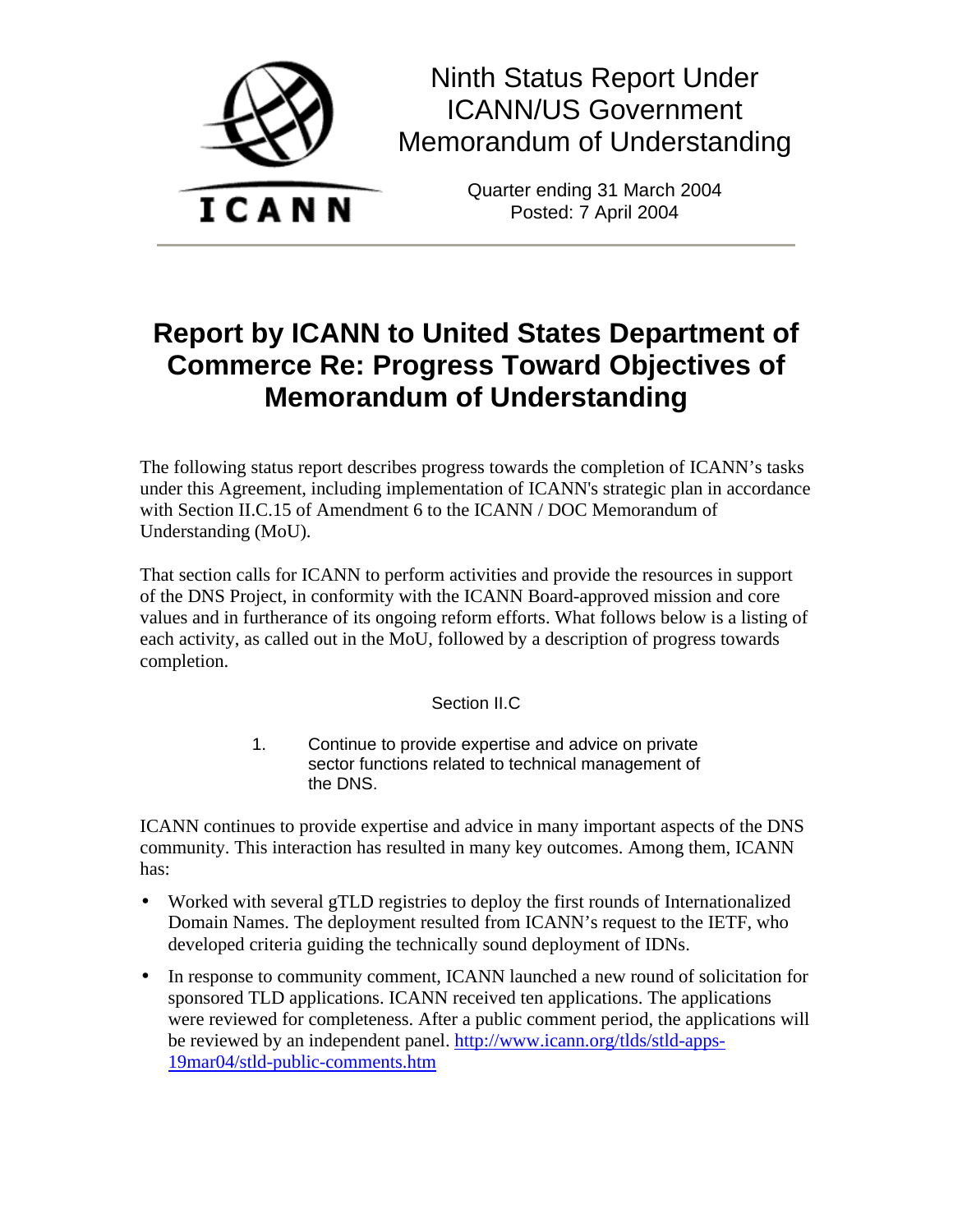- The ICANN registry liaison and the Transfer Assistance Group will launch the domain name Transfer Policy to guide registrar and registry behavior when registrants request a change of registrar. It is planned that the final version will be posted during the next two weeks. http://www.icann.org/transfers/index.html
- The ccNSO formation was formally completed and the organization held its inaugural meeting in Rome. Proposed bylaw changes incorporating the new organization into the ICANN organization have been posted. http://www.icann.org/legal/proposedbylaws-corrections-11mar04.htm
- The Board approved the results of negotiations with VeriSign concerning its WLS proposal, authorizing the President and General Counsel to seek U.S. Department of Commerce approval to amend the VeriSign registry agreements to permit the offering of WLS, and authorizing the President to enter into the necessary and appropriate amendments with VeriSign if and when approved by the Department of Commerce. http://www.icann.org/minutes/rome-resolutions-06mar04.htm
- ICANN responded to the launch of SiteFinder by consulting and requesting opinions of the IAB and SSAC. http://www.icann.org/announcements/advisory-19sep03.htm
	- 2. Work collaboratively on a global and local level to pursue formal legal agreements with the RIRs, and to achieve stable relationships that allow them to continue their technical work, while incorporating their policy-making activities into the ICANN process.

After several months of negotiation, ICANN, represented by CEO Dr. Paul Twomey and the CEOs of the Regional Internet Registries, represented by Mr. Axel Pawlik on behalf of Mr. Paul Wilson, signed a letter of intent on 30 March 2004, promising to conclude a memorandum of understanding, between ICANN and the Numbers Resource Organization (NRO).

Given the public comment period requested by the various RIRs, it is anticipated that the MoU will be signed at the end of May 2004. In the meantime, the CEOs of the RIRs reported that they will advise their boards to release a proportion of the funds due to ICANN.

The texts of the letter of intent and the proposed agreements can be found in the attached appendices A and B, respectively.

> 3. Continue to develop, to test, and to implement processes and procedures to improve transparency, efficiency, and timeliness in the consideration and adoption of policies related to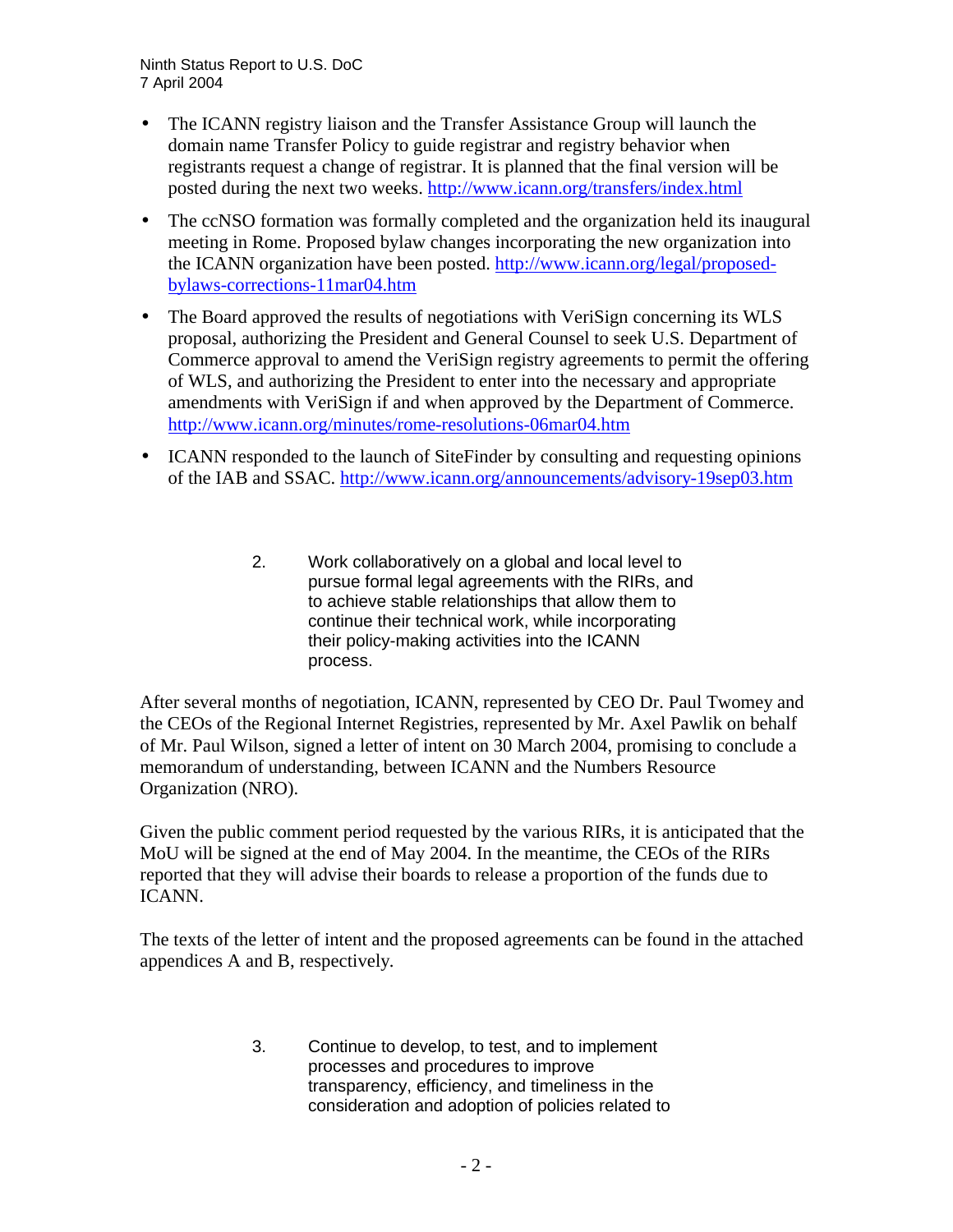technical management of the DNS. In conjunction with its efforts in this regard, ICANN shall take into account the need to accommodate innovation in the provision of DNS services.

Through the GNSO, ICANN has initiated several policy development processes (PDPs). In addition to addressing the specific issues indicated by those specific PDP's, ICANN is also working to test and improve the process by measuring the efficacy of various components of the process and feeding back the results to ensure continuous improvement.

A particular PDP calls for the GNSO to develop a process on the need for a predictable procedure for changes in the operation of TLD Registries whereby ICANN can effectively evaluate (in a timely, transparent and predicable manner) proposed registry operations changes in order to encourage innovation in the provision of DNS services. The ICANN-generated issues report encouraged the implementation of such a policy and specifically warned that "delays in the consideration process could result in barriers to changes and innovation at the TLD registry level." http://www.icann.org/gnso/issuereports/registry-svcs-report-19nov03.htm

Other PDPs involve important considerations on the use and accuracy of Whois data and the development of criteria for the succession planning of the .net registry. Each of these PDPs provides transparency for those interested in following and testing the efficacy of the newly developed policies.

ICANN's At-Large Advisory Committee is responsible for considering and providing advice on the activities of ICANN as they relate to the interests of individual Internet users (the "At-Large" community), and also helps the world-wide At-Large community organize for individual internet users' structured involvement and informed participation in ICANN. The ALAC is actively promoting individual user community interests within ICANN. At-Large representatives are serving as liaisons/members in the following ICANN policy-related groups: ICANN Board; Names Council; Transfers Assistance Group; WIPO II Working Group; TLD Evaluation Advisory Committee (TEAC); three GNSO WHOIS Task Forces; GNSO Committee of the Whole on Registry Services; and the (informal) WSIS coordinating group. Thus far, the ALAC has provided recommendations/individual Internet user perspectives on the following issues: introduction of new domain names; WHOIS database (privacy, accuracy, access, and use of the WHOIS database); WIPO II recommendations; World Summit on the Information Society (WSIS); ICANN policy on registry service changes; and VeriSign Registry's redirection of queries for non-existent domain names. Prior to issuing recommendations, the ALAC solicits input on these issues using online resources such as its website, online forum, and email announce list, and posts draft recommendations for public comment. The ALAC also is collecting public input through its online forum on issues involving the registration and transfer of domain names, and the implementation of internationalized domain names.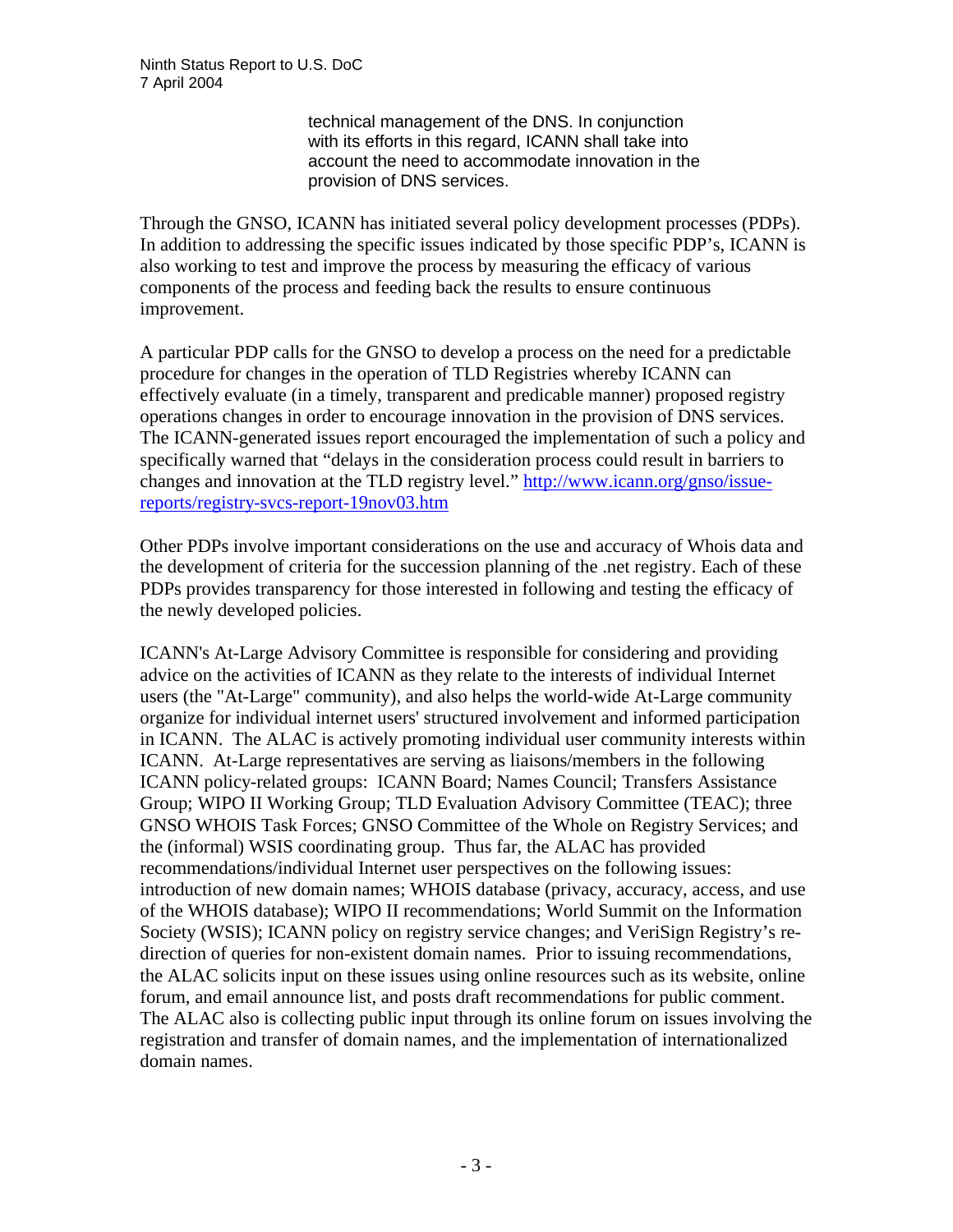These online policy development and advocacy efforts are augmented by ALACsponsored workshops at ICANN regional meetings to educate the At-Large community and solicit input on key issues and their potential ramifications for At-Large. Thus far, the ALAC has sponsored/co-sponsored events on WHOIS, wildcard services (registry service changes), and WSIS.

In another process dedicated to openness, proposed changes to ICANN's bylaws accommodating the formation of the ccNSO have recently been posted for public comment. http://www.icann.org/legal/proposed-bylaws-corrections-11mar04.htm

> 4. Continue to develop, to test, and to implement accountability mechanisms to address claims by members of the Internet community that they have been adversely affected by decisions in conflict with ICANN's by-laws, contractual obligations, or otherwise treated unfairly in the context of ICANN processes.

## **ICANN's Review and Implementation of Corporate Responsibility and Accountability Mechanisms**

In 2002, ICANN outlined some specific aspects of corporate responsibility and accountability. The recommendations for improvements to ICANN's processes were first set out in the Blueprint for Reform (http://www.icann.org/committees/evolreform/blueprint-20jun02.htm) at Section 5:

# Ombudsman

ICANN should create an Office of Ombudsman, headed by an Ombudsman hired by and reporting directly to the ICANN Board. The Office should have its own budget, directly authorized by the Board (but administered for reasons of financial control and other purposes by the President/CEO). The Office should operate under a charter adopted by the Board after public notice and comment.

# Public Participation

ICANN should establish a staff position (working title: Manager of Public Participation) responsible for developing mechanisms to encourage full public participation in ICANN, and to facilitate the receipt and analysis of all public comments received on a given proposed action by the ICANN Board. This position would also be responsible for the design and content of other relevant outreach activities, including the ICANN website, public forums and mailing lists, and other options for public comment and participation.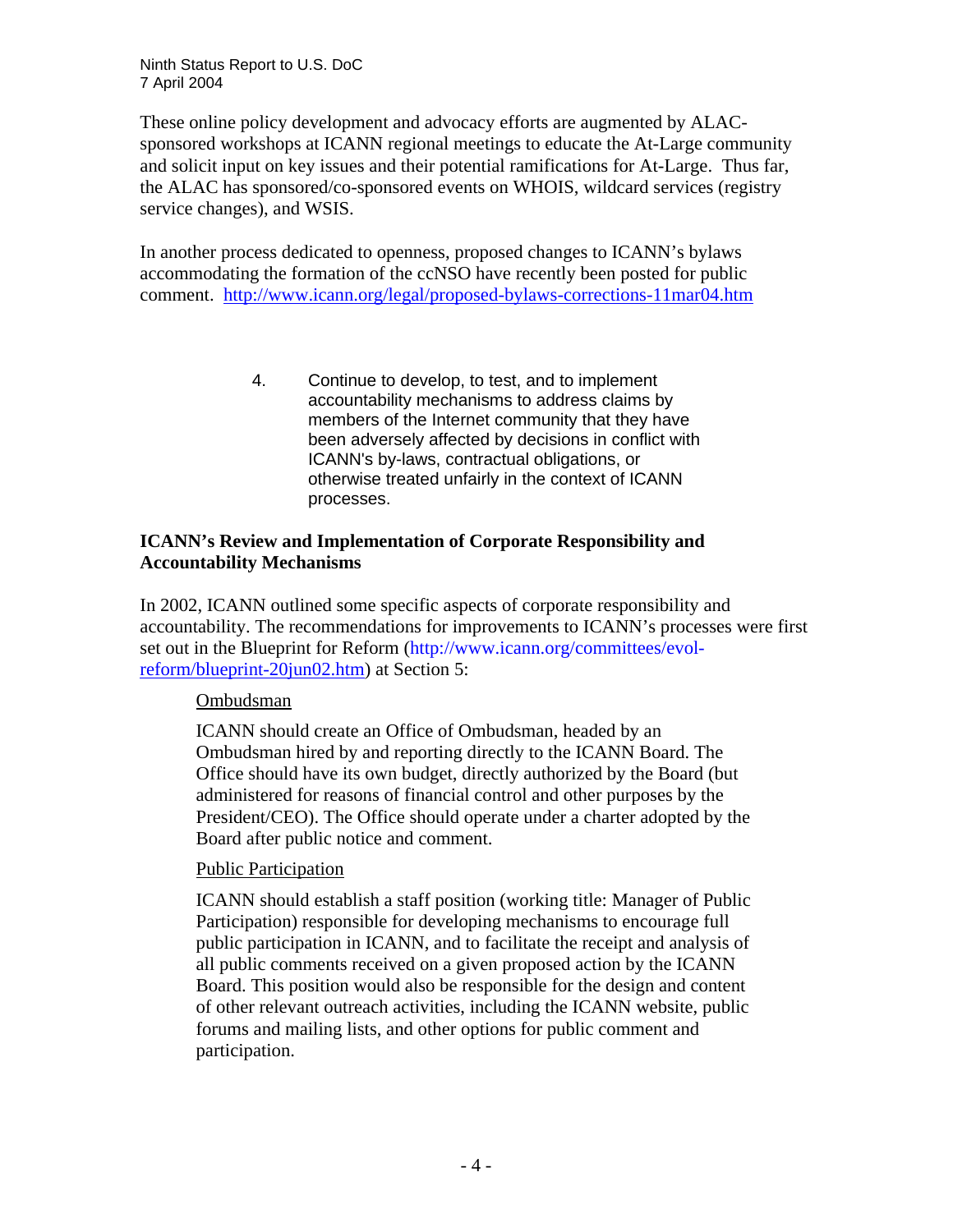#### Reconsideration

The ICANN Reconsideration Process should be amended to apply to (a) actions by staff alleged to contradict established Board policy or to be inconsistent with known facts, or (b) actions by the Board alleged to be based on error or lack of relevant information. The Reconsideration Process should require that the Board consider any reconsideration request no later than the second Board meeting following receipt of the request.

Bylaw Amendments and Alleged Infringements

Amendments to the ICANN Bylaws should continue to require a 2/3 majority of all voting Directors. The Board should create a process to require non-binding arbitration by an international arbitration body to review any allegation that the Board has acted in conflict with ICANN's Bylaws. The costs for such arbitration would be borne by ICANN should the review favor the person making the allegation, and vice-versa.

The ICANN Committee on Evolution and Reform subsequently requested the creation of "Accountability Framework Assistance Project: Recommendations Regarding Accountability" (http://www.icann.org/committees/evol-reform/afap-report-23aug02.htm#II) released on August 23, 2002, which provided recommendations for implementing the above aspects of the Blueprint dealing with accountability.

The above processes resulted in the changes to ICANN's bylaws in 2003. These changes are reflected in two major areas within the bylaws:

- Article IV: Accountability and Review (http://www.icann.org/general/bylaws.htm#IV) which includes: a process for reconsideration of Board or ICANN staff actions ("Reconsideration Process"); an Independent Review Panel ("IRP"), which shall be charged with comparing contested actions of the Board to the Articles of Incorporation and Bylaws; and periodic reviews of ICANN's structure and operations.
- Article V: Ombudsman (http://www.icann.org/general/bylaws.htm#V) for internal evaluation of complaints by members of the ICANN community who believe that the ICANN staff, Board or an ICANN constituent body has treated them unfairly, and where the issue does not fall within the scope of the Reconsideration Process or the IRP.

# **ICANN's Review and Status of Accountability and Corporate Responsibility Progress**

# Reconsideration Process

ICANN's Reconsideration Process is fully operational and continues to work. The Committee of the Board on Reconsideration recently heard a reconsideration request during a committee meeting during the ICANN Rome Meeting and ruled on the issue. At that time, the Board made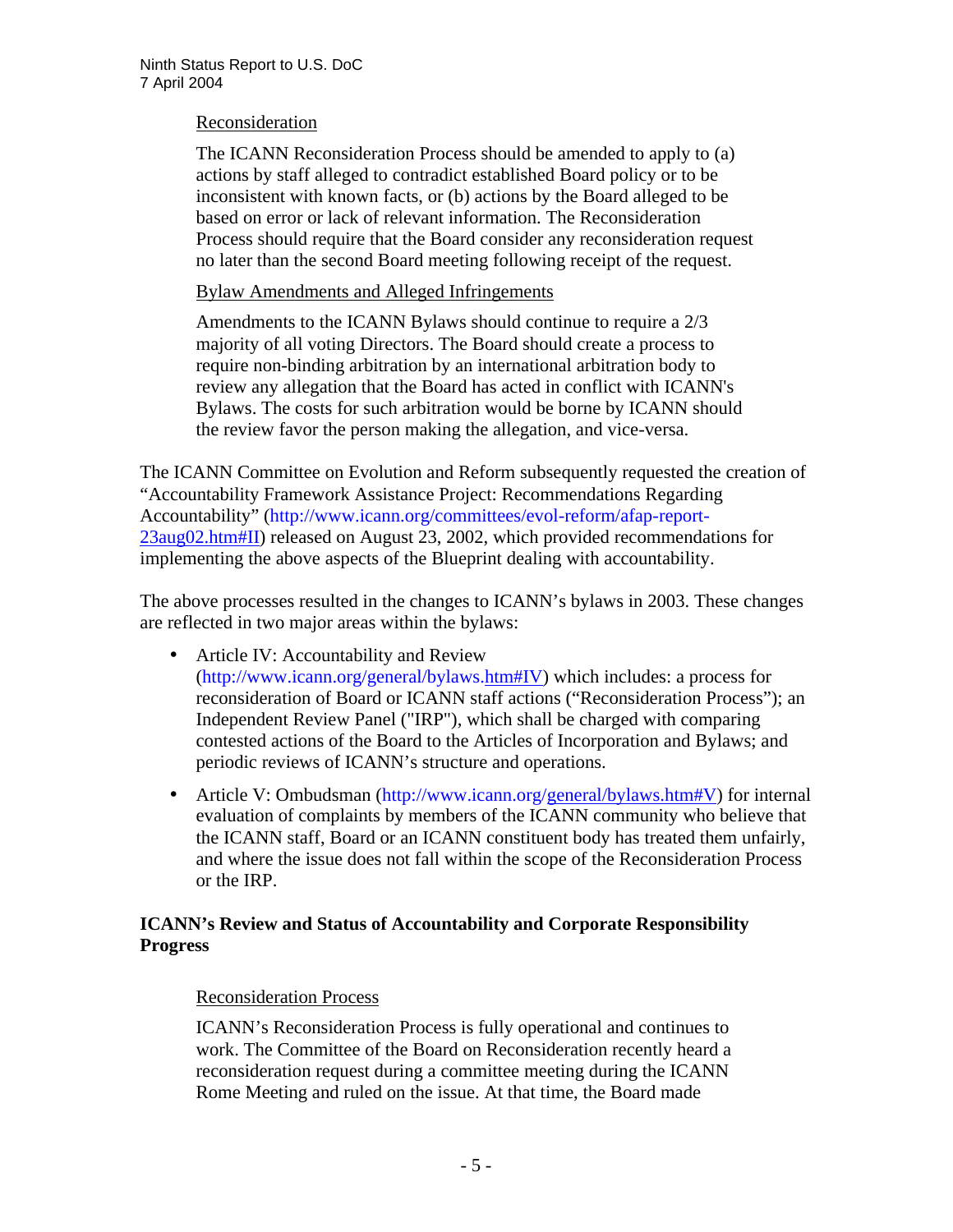suggestions about creating web forms to better capture information and create greater accountability relating to any new reconsideration requests.

## Independent Review Panel

ICANN has maintained its requirement that bylaws cannot be amended without a two-thirds vote of ICANN's Board of Directors. Additionally, ICANN has in recent weeks closed an arrangement with a third party arbitration service to provide services and fulfill the requirements of the Independent Review Panel. The Board of Directors has a special meeting scheduled for April 19, 2004, where it will vote on accepting the staff's recommendations for finalizing an agreement with the third-party entity to provide these services. ICANN looks forward to full implementation of the IRP on or before May 15, 2004.

#### Ombudsman

ICANN has contracted with an outside consultant regarding the appropriate implementation of its ombudsman program. Offsite Human Resources Pty, Ltd has been engaged to conduct a search for the position of Ombudsman. ICANN expects to have this position filled and for the ombudsman program to be fully launched before June 30, 2004.

# **Other Corporate Responsibility Oversight**

ICANN has made significant progress relating to its corporate responsibility and accountability, but even as it makes progress ICANN continues to look for additional ways to improve the oversight.

# Internet Community Watchdog Groups

With ICANN's many watchdog websites, law schools and professors and active constituency groups actively overseeing ICANN's activities, there is much feedback available in the community. ICANN monitors these sites for potential, meaningful information that has not been received from traditional sources.

California Corporation Law and California's Attorney General

In that ICANN is a public benefit non-profit corporation organized within the State of California, ICANN is subject to California laws and business codes relating to the operation of such entities. http://www.ss.ca.gov/business/corp/corp\_artsnpinf.htm

These laws explicitly permit oversight of criminal actions by the California court system and the California Attorney General. It is notable that California's Attorney General Bill Lockyear is very active in nonprofit reform measures.

http://www.charitynavigator.org/index.cfm/bay/content.view/catid/38/cpid /191.htm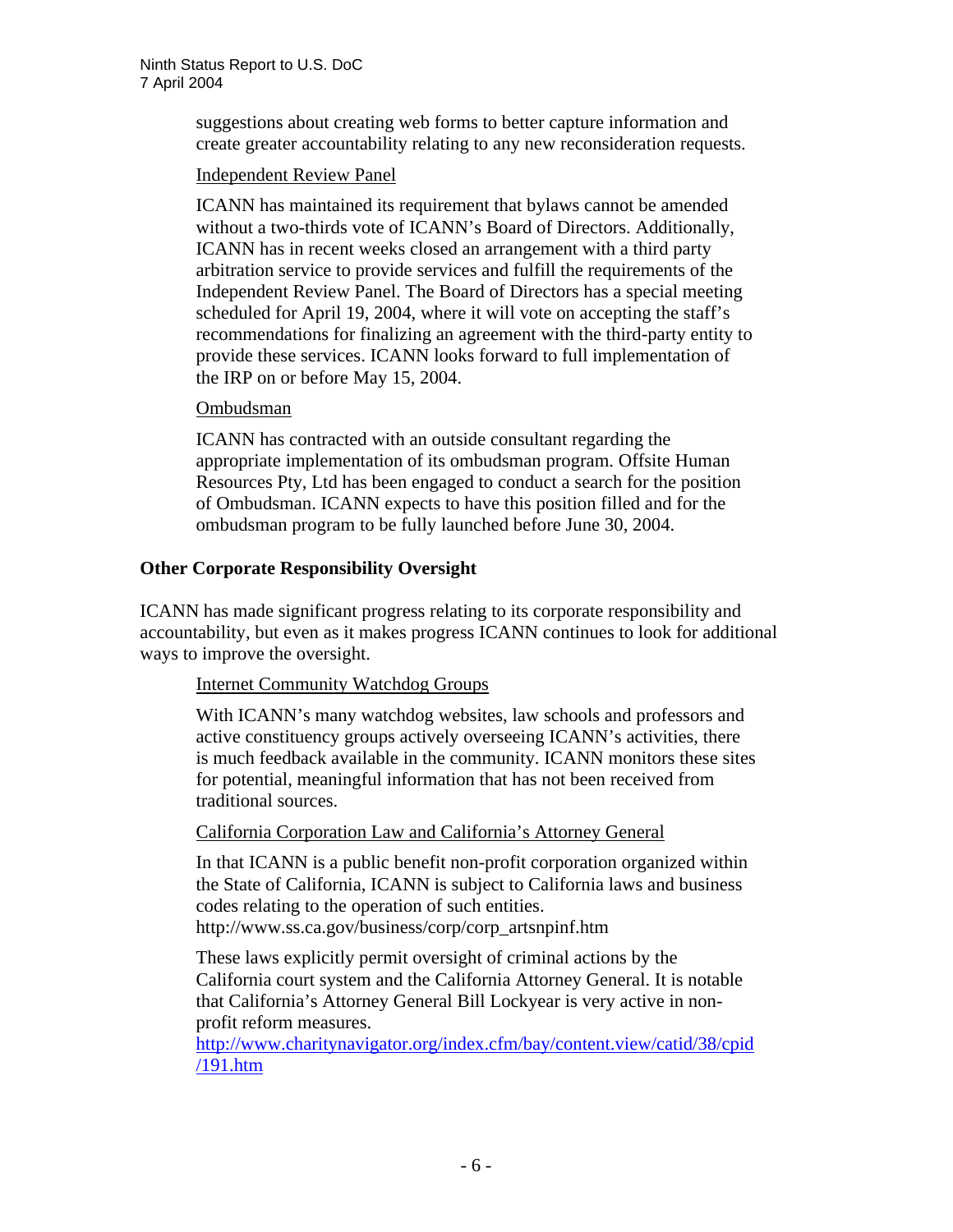## ICANN Corporate Oversight Panel

At the suggestion of the DOC, ICANN has reviewed other mechanisms which would serve to establish clear corporate responsibility oversight. ICANN is working to establish a three-person panel that would provide an additional layer of oversight over fiscal matters in the event that allegations of criminal or other wrongdoing are made by ICANN's independent auditors and involve the Board of Directors or CEO. In that event, this three-person panel would be empowered to investigate the allegations and make recommendations to the California Attorney General regarding appropriate actions or remedies. ICANN is investigating appropriate mechanisms to implement this Corporate Oversight Panel and will present them to the Board of Directors in the next two-three months as part of ICANN's review of its contingency planning.

#### **Summary**

In summary, ICANN has taken significant steps to ensure corporate responsibility and accountability over its Board of Directors, Officers and Staff. The completion of the Reconsideration Process, improvement in efforts to increase public participation, as well as the introduction of the Independent Review Panel and Ombudsman Program, supplement the existing structures of corporate responsibility and accountability already in place by mechanisms of law and under the organization's structure and corporate governance systems. In addition, ICANN will continue to seek to improve this corporate responsibility by implementing a Corporate Oversight Panel for any high level issues so that there are no gaps in the strategy associated with ICANN's contingency planning mechanisms that are occurring in the next quarter.

> 5. Collaborate with the Department on operational procedures for the root name server system, including formalization of relationships under which root name servers throughout the world are operated and continuing to promote best practices used by the root system operators.

ICANN intends to pursue and execute formalized agreements with root name servers through their operators. The agreements will take the form of Memoranda of Understanding and govern forms and frequency of technical communication among root name server operators and acceptable sources of best practices. The signatories will agree to adopt those best practices and to consult with one another concerning improvements in the reliability and maintainability of the root server system.

A proposed version of the agreement is under review by the ICANN General Counsel's office. After review, ICANN will schedule dissemination of the proposed agreements and collaborate with the various operators to make any changes that would increase the efficacy of the agreements. ICANN has held discussions with certain root name server operators regarding the proposed agreement in order to facilitate their later acceptance.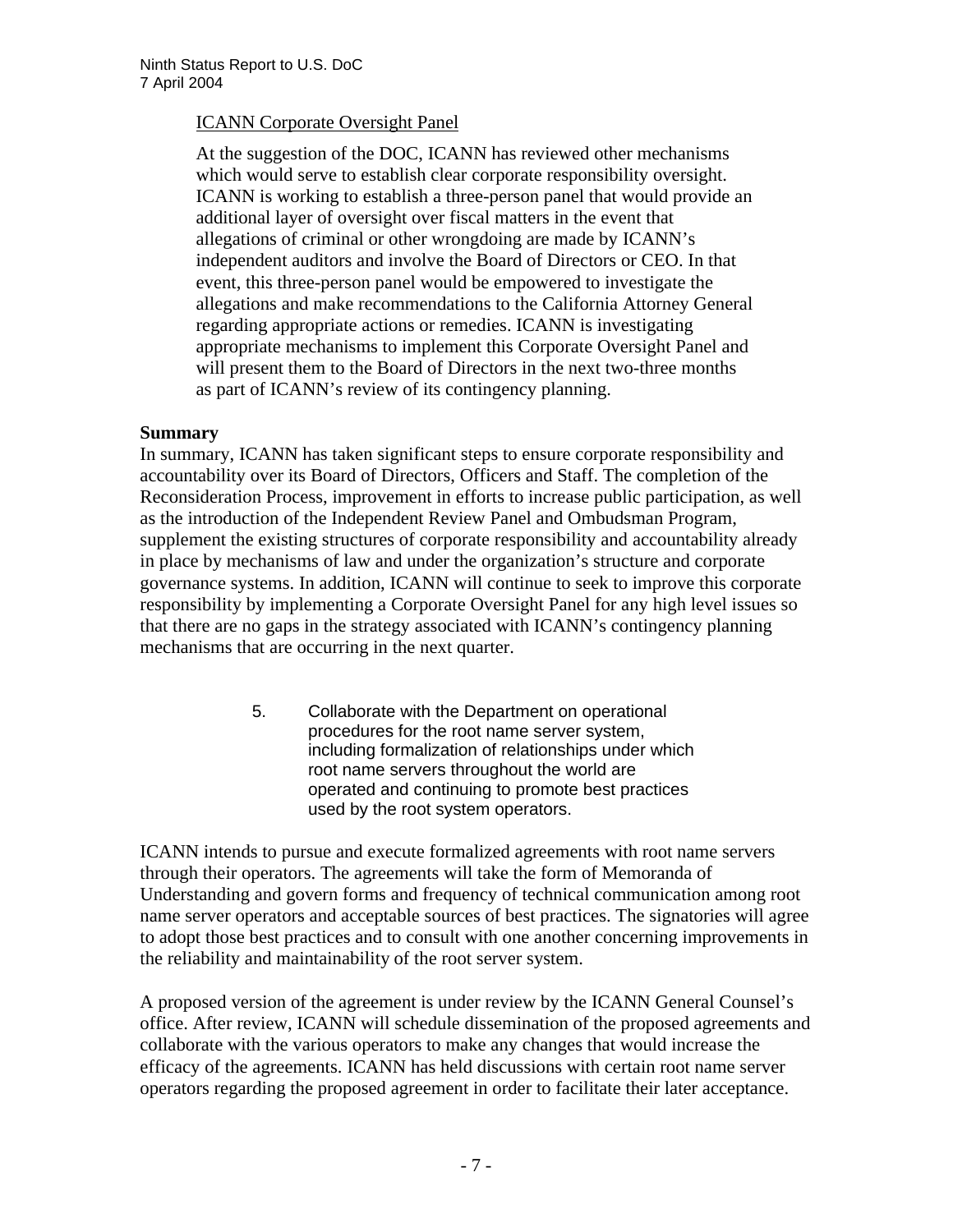In partial fulfillment of its own root zone management responsibilities ICANN will:

- With input from the relevant stakeholders, develop and implement tools and systems to perform the root zone editing function
- Implement secure, robust, and redundant infrastructure for distribution of the root zone to the root server operators
- Publish appropriate registration information in the Whois database

To meet best practices standards as defined by sound business practice and by IETF RFC 2870, ICANN will:

- Provide bandwidth, hardware, expertise, personnel, and other necessary resources.
- Continually improve and modernize the "L" root system to meet the requirements and challenges of a dynamic Internet/DNS environment.
- Deploy advanced monitoring and denial of service mitigation technologies in the proximity of the "L" root system.
- Maintain a secure facility for "L" root operations.
- Work closely through the RSSAC and the DNS community to ensure that issues relating to the DNS, including interactions with new developments and technologies, are understood and reacted to in a timely manner.
- Provide meeting coordination, secretarial support, and other services to the RSSAC.
- Participate in the root server operators' community.
	- 6. Continue to consult with the managers of root name servers and other appropriate experts with respect to operational and security matters relating to the secure and stable operation of the domain name and numbering system in order to develop and implement recommendations for improvements in those matters, including ICANN's operation of the authoritative root, under appropriate terms and conditions.

ICANN continues to work closely with the root-operators, both via the RSSAC and SSAC. Through that collaboration, the RRSAC and ICANN will publish informational documents for each of the root servers concerning best operating practices and multiple level security (electronic and physical).

New protocols, such as IPv6 -- which dramatically increases the available pool of Internet Protocol address numbers -- and DNS Security (DNSSEC) -- which promises to bring greater security to the domain name system -- are vital innovations in Internet resource technology. ICANN will collaborate with the wider technical community to assess the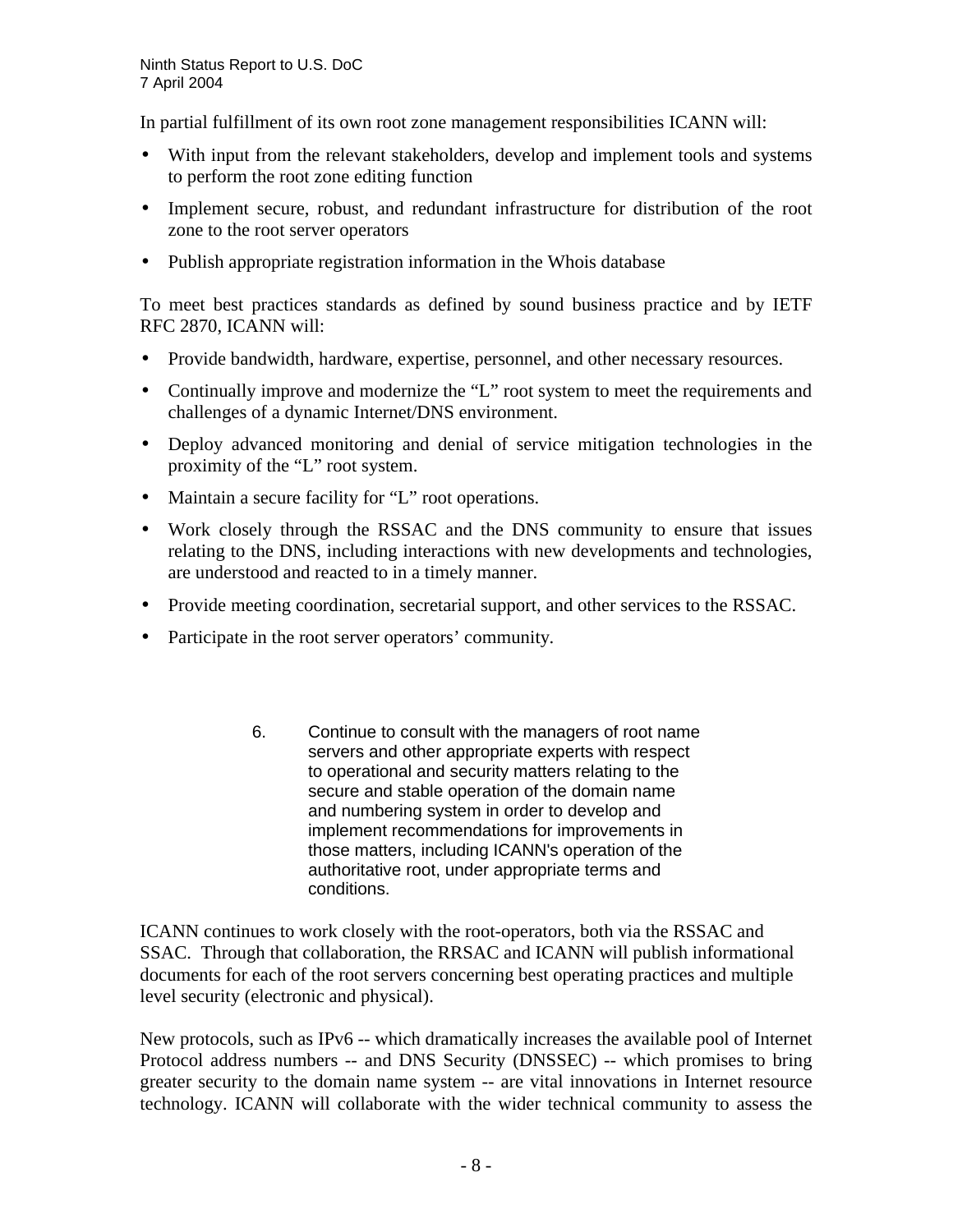value these and other innovations have for the Internet community, or whether they pose an unreasonably disruptive threat to Internet stability or security.

> 7. Continue its efforts to achieve stable agreements with ccTLD operators that address, among other things, issues affecting the stable and secure operation of the DNS, including: delegation and redelegation of ccTLDs; allocation of global and local policy-formulation responsibility; and the relationship between a ccTLD operator and its relevant government or public authority. Such efforts shall include activities to encourage greater dialogue between ccTLD operators and their respective governmental authority.

During the past year, ICANN has achieved significant progress in working cooperatively with ccTLD operators and ccTLD community to address issues affecting the stable and secure operation of the DNS. This has been achieved through regular and ongoing dialogue among ICANN, the approximately 250 ccTLD operators and the GAC (including meetings between ccTLD operators and the GAC at ICANN meetings); attendance of ICANN staff at ccTLD regional meetings; and further efforts to improve the timeliness and efficiency of the performance of the IANA function as it impacts ccTLD operators. ICANN has also focused on encouraging and facilitating participation by ccTLDs in ICANN, using means such as increased dissemination of information and outreach on ccTLD issues where possible and attending and contributing to relevant discussions in other forums.

The ccNSO was constructed with the goal of providing targeted and influential participation by ccTLD managers in matters affecting global Internet policy. The ccNSO's formation documents included the policy-development process and method of analysis of the scope of the ccNSO's policy-development role. To contribute to fostering greater dialogue between ccTLD operators and the GAC within the ccNSO structure, the ccNSO structure includes a non-voting GAC liaison on the ccNSO Council, and built into the ccNSO policy development process is ongoing consultation with the GAC.

An important step in the past year was the chartering of the Country-Code Names Supporting Organization (ccNSO) on March 1, 2004 during ICANN's Rome Meeting. The ccNSO Launching Group (formed following ICANN's June 2003 Montreal meeting) announced the official launch of the ccNSO with accord with ICANN Bylaws Article XX. The announcement confirmed the enrollment of 30 charter members, with at least four from each defined geographic region. On March 8, 2004, a Process for the Election of the First Council of the ccNSO was announced. At the ICANN Kuala Lumpur Meeting set for July, the ccNSO Council will hold its first meeting and will elect two members to ICANN's Board of Directors to fulfill the complement of Directors as set out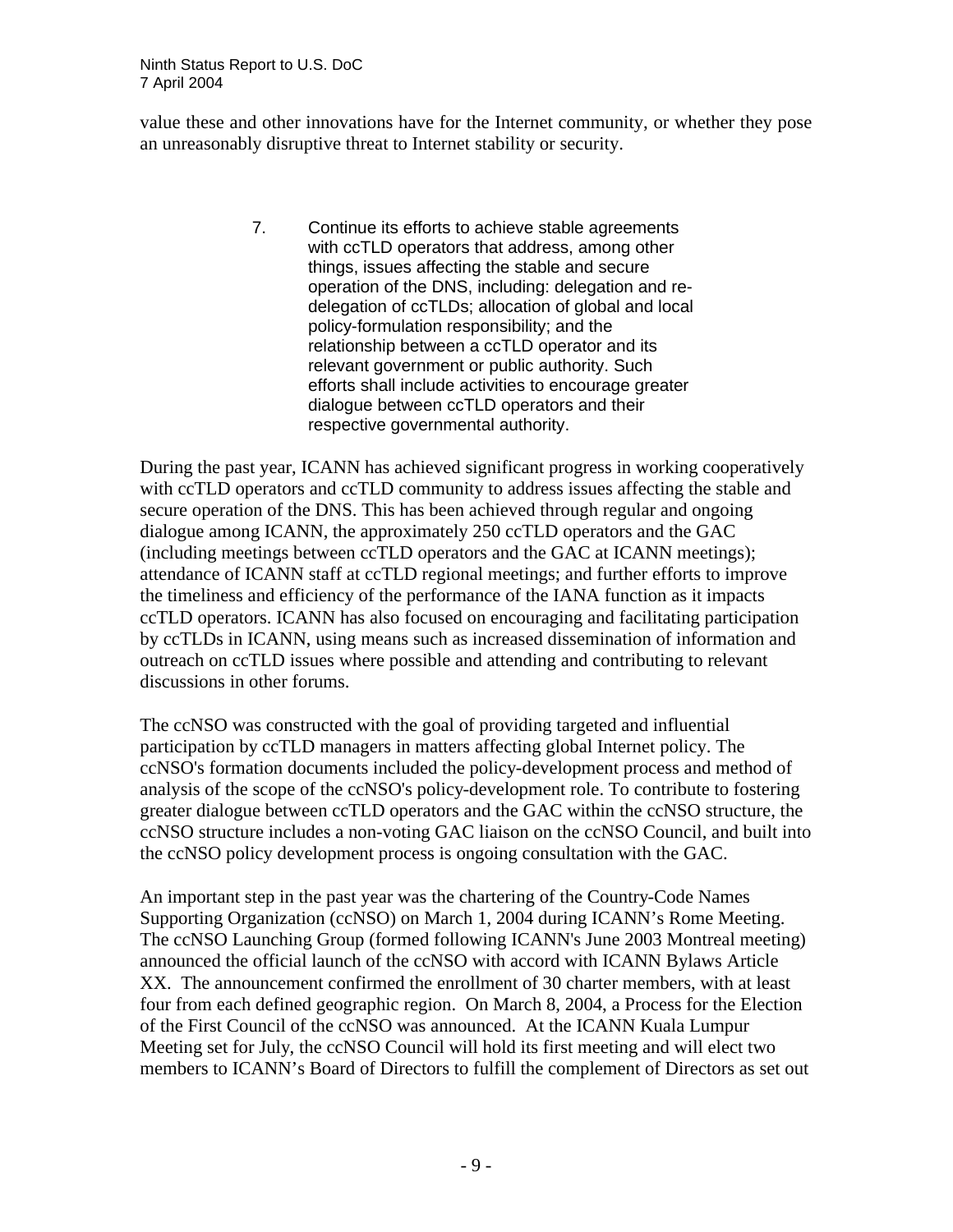in ICANN's reform process, creating a Board of Directors truly representing all of ICANN's Supporting Organizations.

Additional progress was also made in the past year with ccTLDs on the issues of process and theory of re-delegations and the establishment of frameworks for accountability of ccTLD managers. Step by step procedures for ccTLD re-delegations have been outlined and publicly noticed to the community by ICANN. Also, additional progress has been made by ICANN on negotiating and entering into frameworks of accountability with ccTLDs. Discussions are also underway regarding agreements with several additional ccTLD managers. ICANN is in the process of revising these frameworks of accountability to make them more palatable to the international organizations that participate in this process, and expects a much greater uptake in ccTLDs that will be participating both with these changes in the frameworks and the commencement of the ccNSO and its impact on the ICANN related process and policy development.

- 8. Continue the process of implementing new top level domains (TLDs), which process shall include consideration and evaluation of:
	- a. The potential impact of new TLDs on the Internet root server system and Internet stability;
	- b. The creation and implementation of selection criteria for new and existing TLD registries, including public explanation of the process, selection criteria, and the rationale for selection decisions;
	- c. Potential consumer benefits/costs associated with establishing a competitive environment for TLD registries; and,
	- d. Recommendations from expert advisory panels, bodies, agencies, or organizations regarding economic, competition, trademark, and intellectual property issues.

Define and implement a predictable strategy for selecting new TLDs using straightforward, transparent, and objective procedures that preserve the stability of the Internet (strategy development to be completed by September 30, 2004 and implementation to commence by December 31, 2004).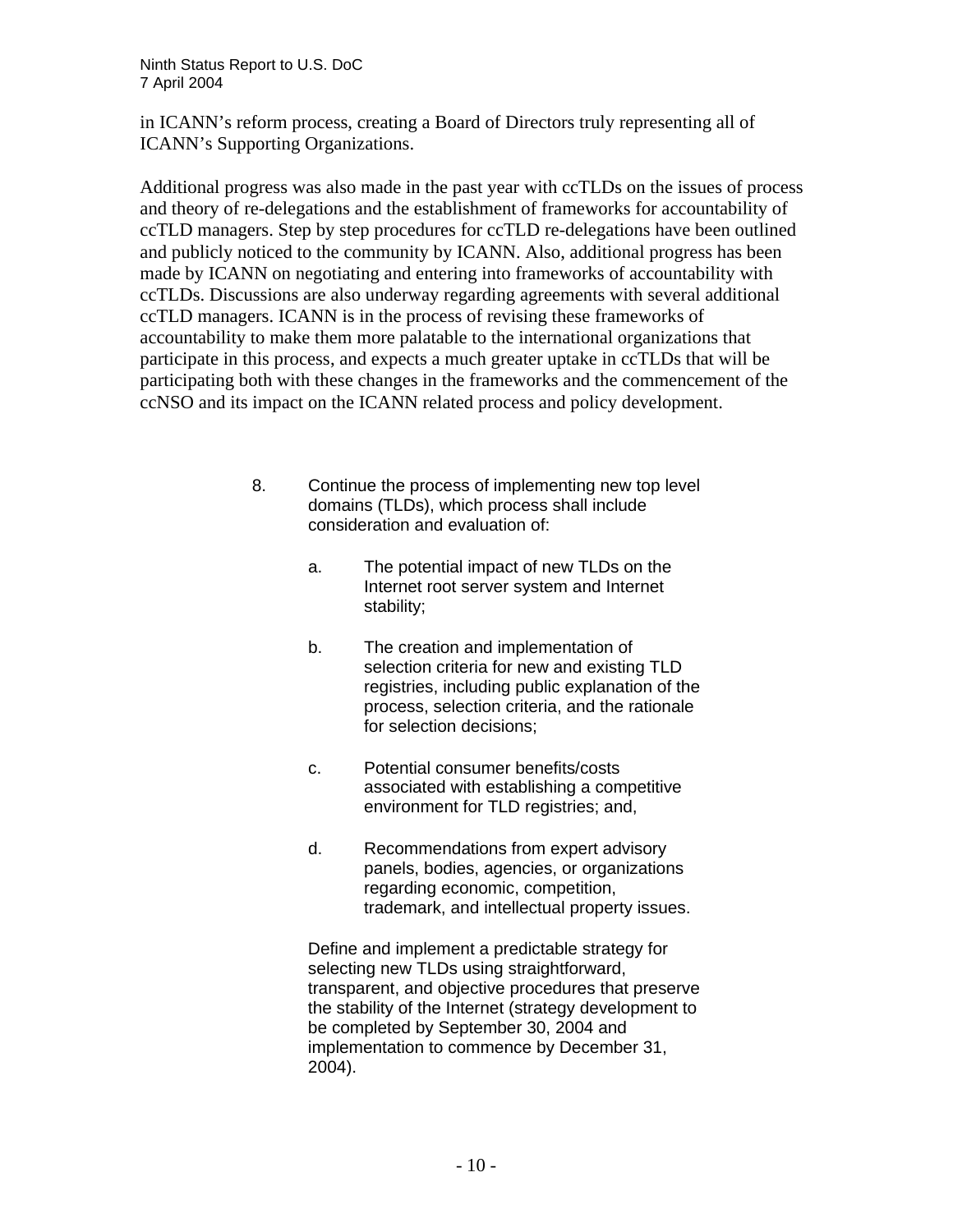ICANN has undertaken two significant efforts with the regard to the implementation of top level domains. First, on 15 December 2003, ICANN launched the solicitation for applications of a new round of sponsored TLDs.

http://www.icann.org/announcements/announcement-15dec03.htm. That announcement indicated that, "after the application period closes, an independent team will evaluate the applications against specified selection criteria." The panel, now being selected, will be international in nature, to reflect the population of the applicants, and provide expert opinion in DNS, business, market and technical considerations regarding whether certain TLD accreditations should be granted.

The announcement specifically defined the criteria by which the applications would be measured. http://www.icann.org/tlds/new-stld-rfp/new-stld-application-parta-15dec03.htm Each step of the process thus far has been publicly announced with an explanation of next steps.

On 19 March 2004, ICANN announced that it had received ten (10) applications for new sTLDs. The applications included the following proposed TLD strings: .asia, .cat, .jobs, .mail, .mobi, .post, .tel (2 applications), .travel, and .xxx. The applicants are a diverse pool of organizations, including proposed sponsors from Canada, China, Finland, Spain, Switzerland, United Kingdom, and the United States.

ICANN is currently soliciting public comments on the applications. All applicants that are found to satisfy the posted criteria will be eligible to enter into technical and commercial negotiations with ICANN for agreements for the allocation and sponsorship of the requested TLDs.

Second, ICANN has launched studies as to the manner in which new gTLDs can be successfully implemented. ICANN has contracted with Finaki to complete the evaluation of the initial proof of concept round of new TLD introductions that was initiated in the year 2000. That study is expected to offer substantial input into the new streamlined process for the introduction of gTLDS. That study has been described in earlier reports and is now nearing its conclusion. The public policy questions to be answered through that study were recently highlighted in the Rome meetings.

http://www.icann.org/presentations/sapiro-forum-rome-04mar04.pdf These issues included:

- The effect of new TLDs on the scope and competitiveness of the domain name market
- Whether new TLDs have incorporated technologies that can adversely affect the DNS or violate technical standards,
- To what extent have the registries provided free, real-time access to a fully searchable Whois database,
- Whether adequate management safeguards and policies are in place to protect against malicious or accidental acts that could substantially interfere with continuity of service,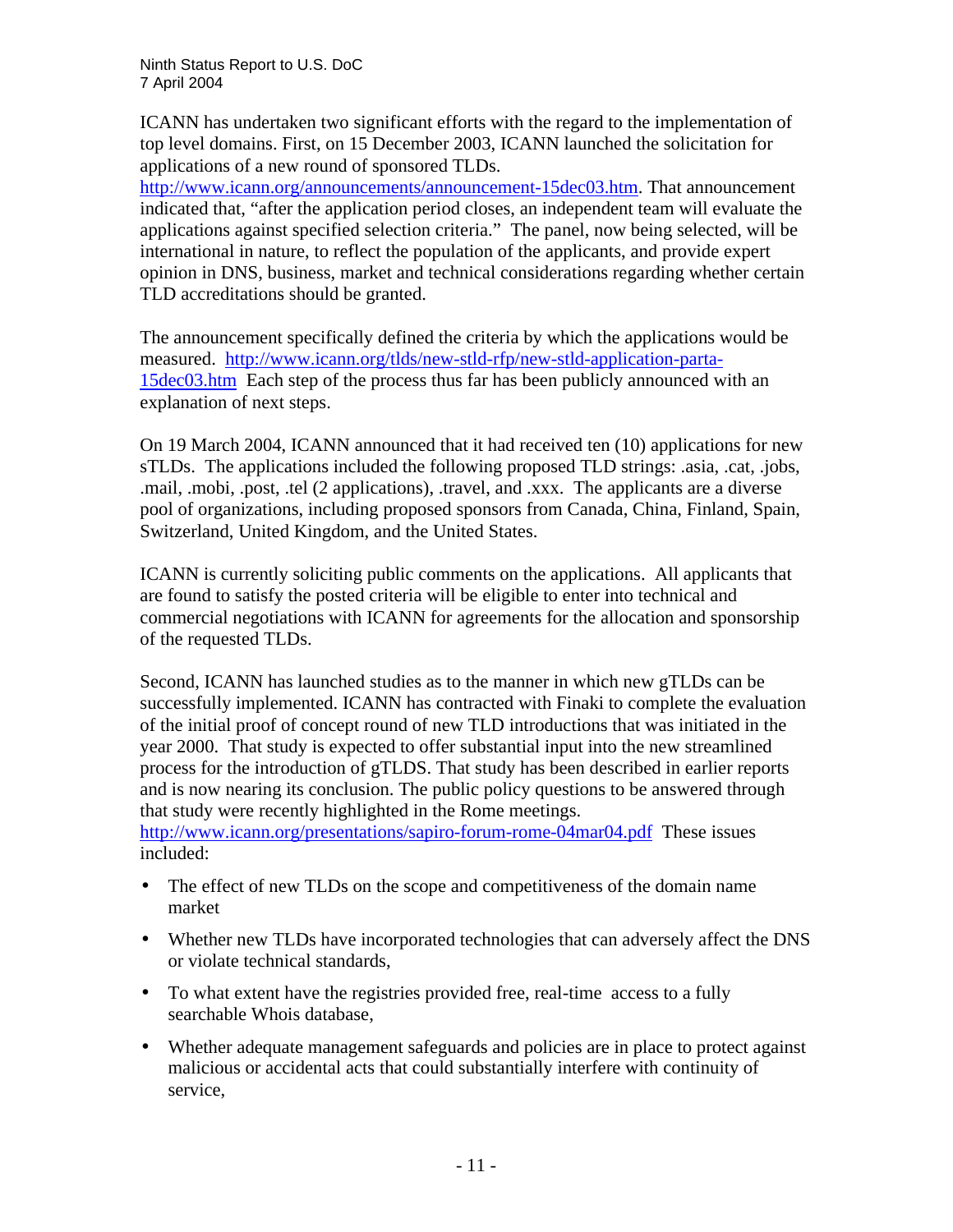In addition, ICANN is seeking expert advice in the following areas:

- an international economics organization on the introduction of competition into the TLD market and other similar markets, allocation mechanisms and possible appropriate business models for the TLD manager-ICANN relationship;
- a review and report on intellectual property issues involved in the introduction of new gTLDs to be provided by the World Intellectual Property Organization;
- consumer protection issues, potentially from a consumer protection agency;
- reports from the Internet Architecture Board and ICANN's Security and Stability Committee on technical stability issues related to the introduction of new gTLDs, including planning for registry failures;
- assessment of the Internet Architecture Board on the need for additional technical standards to support multilingual TLDs.

Other work on the strategy for selecting new TLDs (using straightforward, transparent, and objective procedures that preserve the stability of the Internet) is underway within ICANN's Generic Names Supporting Organization, which included the subject on the agenda of its 1 April 2004 teleconference.

> 9. Continue to develop, to test, and to implement appropriate mechanisms that foster informed participation in ICANN by the global Internet community, such as providing educational services and fostering information sharing for constituents and promoting best practices among industry segments.

# Public Participation

ICANN has retained Kieran Baker as Acting General Manager of Communications and Public Participation. A native of the UK, Kieran has joined ICANN from CNN, where he was Senior International Editor & Producer for CNN in both their Hong Kong and London bureaus as part of his twelve years with that organization. More recently, Kieran was International Coordinating Producer with Fox News, and coordinated coverage in Iraq, Amman and Kuwait during the war in Iraq.

As part of this role, Kieran will collect and organize the messages and opinions gathered by news organizations concerning ICANN performance. Those messages will be fed back into ICANN's continual self-evaluation of its performance in order to improve corporate responsibility and accountability.

Additionally, Kieran is leading the effort to produce and translate meaningful literature describing ICANN's mission and recent efforts. The publications are both of a general nature and of substance that is targeted for a particular audience, e.g., geographic, technical, intellectual property.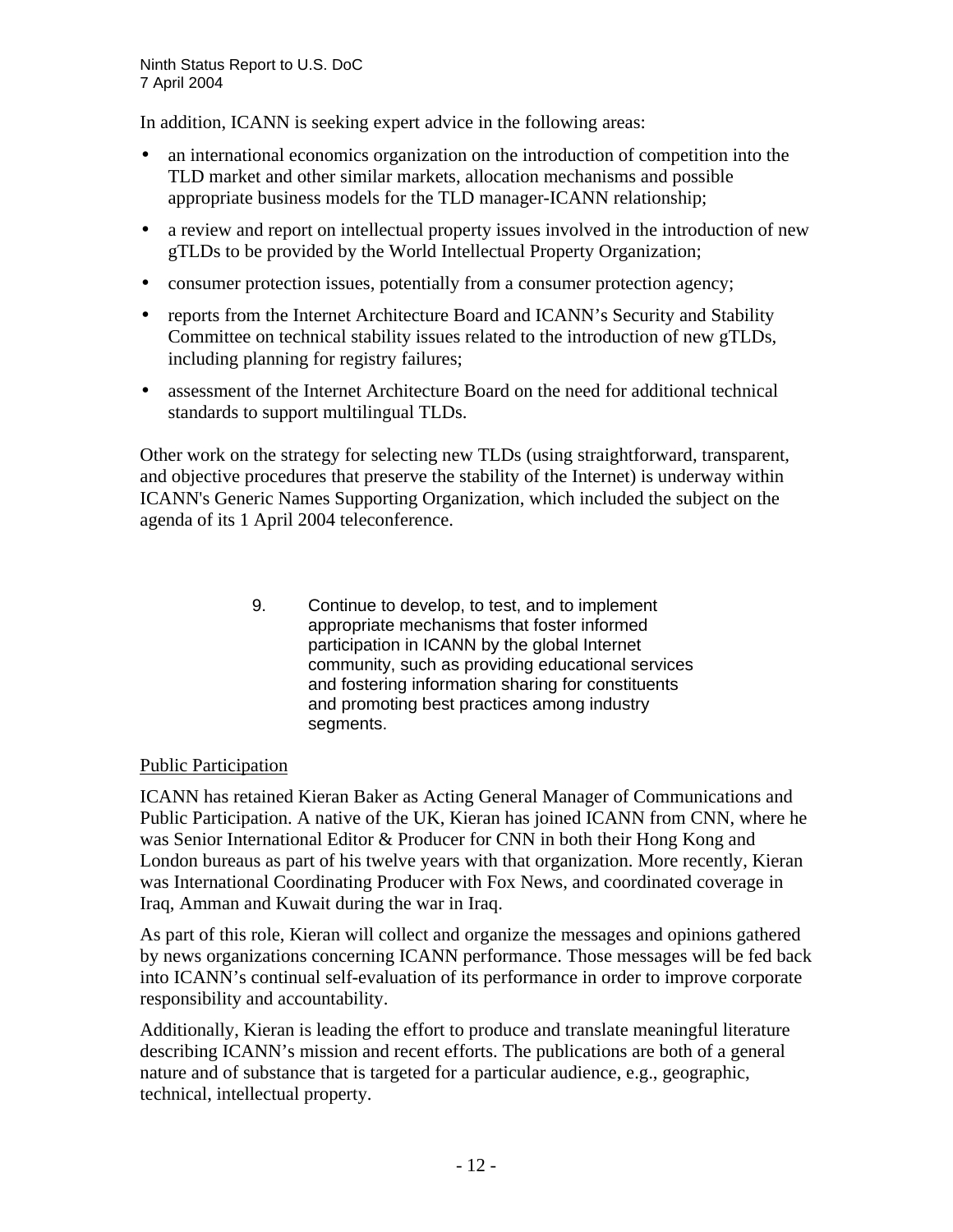# ALAC

ICANN's At-Large Advisory Committee is responsible for considering and providing advice on the activities of ICANN as they relate to the interests of individual Internet users (the "At-Large" community), and also helps the world-wide At-Large community organize for individual internet users' structured involvement and informed participation in ICANN. Fifteen members (three from each geographical region) were appointed last year to an Interim At-Large Advisory Committee (ALAC) (ten by the Board, five by the Nominating Committee). Membership on the Committee will evolve to consist of ten members selected by Regional At-Large Organizations once constituted, supplemented by five members selected by ICANN's Nominating Committee.

Ultimately, the Committee will be supported by a network of self-organizing, selfsupporting At-Large Structures throughout the world involving individual Internet users at the local or issue level. The At-Large Structures (either existing organizations or newly formed for this purpose) are to organize into five Regional At-Large Organizations (one in each ICANN region - Africa, Asia/Australia/Pacific, Europe, Latin America/Caribbean, and North America). The Regional At-Large Organizations (RALOs) will manage outreach and public involvement and will be the main forum and coordination point in each region for public input to ICANN.

This format for At-Large user participation has been carefully structured to provide for accountable, transparent stakeholder organization, and allows for the ability to identify the group speaking. The ALAC and the At-Large network are being formed with a view to ensuring that the voices of different sectors of the Internet community will be heard and that their representation can be effectively taken into account.

In the nine months since the Board approved the criteria and process for certifying At-Large Structures and recognizing RALOs, the ALAC has conducted outreach efforts in all five geographic regions to encourage the formation of a global At-Large framework. The ALAC has used its website, forum,  $6000+$  announce list, press contacts, and regional and international events and conferences to share information about At-Large efforts and educate the user community on why, and how, to become involved in ICANN At-Large. Interested, qualified groups have been invited to become At-Large Structures by completing and submitting to the ALAC a short application form (information is available in English, Spanish, Portuguese, French, Italian, and Chinese). Groups that meet the minimum requirements are certified as "At-Large Structures". ALAC members are working with several groups in their regions that are interested in submitting applications, including community networking groups, professional societies, consumer advocacy groups, and academic organizations.

Thus far, ten organizations have been certified as "At-Large Structures" (certification recognizes that the groups meet ICANN's criteria for involving individual Internet users at the local or issue level in ICANN activities and for promoting individuals' understanding of ICANN): Societa' Internet (Europe); Arab Knowledge Management Society (Asia/Australia/Pacific); Alfa-Redi (Latin America/Caribbean Islands); Förderverein Informationstechnik und Gesellschaft e.V. (FITUG) (Europe); Internet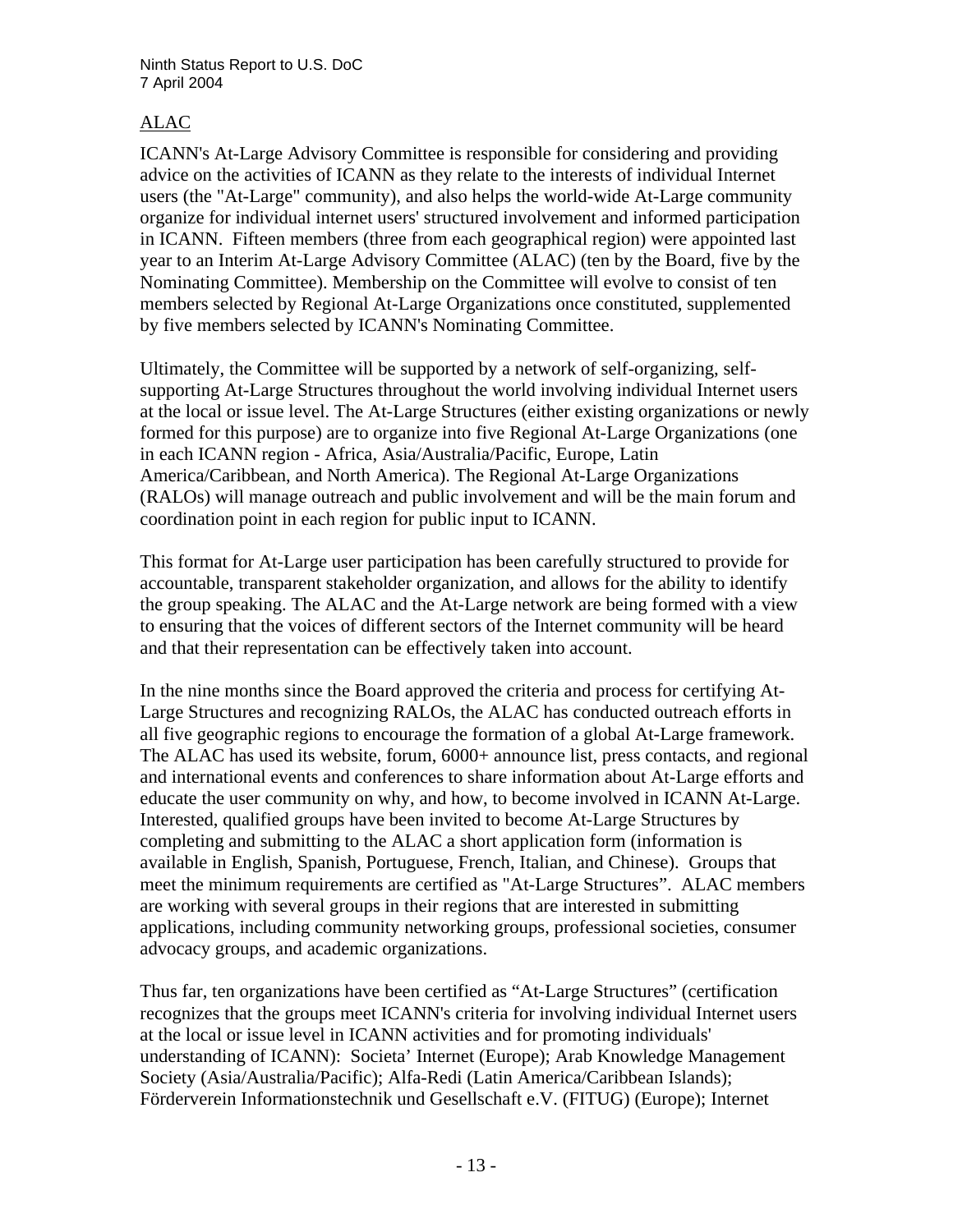Society Luxembourg A.S.B.L. (Europe); Internet Society Bulgaria (Europe); Moroccan Internet Society (Africa); Anais.AC (Africa); Sudan Internet Society (Africa); and Internet Society - Finland (Europe).

As of 5 April 2004, the ALAC is conducting due diligence on seven At-Large Structure applications: ISOC DRC (Africa); Internet Society Vasudhay Kutumbhkum (ISVK) (Asia/Australia/Pacific); ISOC Taiwan Chapter (Asia/Australia/Pacific); At Large @ China (Asia/Australia/Pacific); National Information Infrastructure Enterprise Promotion Association, Taiwan (Asia/Australia/Pacific); Internet Society - Catalan Chapter (Europe); and Asociacion Costarricense de Derecho Informatico (Latin America/Caribbean Islands).

When there are sufficient At-Large Structures in a geographic region these groups can form a Regional At-Large Organization (RALO). Online resources are used to help keep At-Large Structures and their members (and the At-Large community in general) informed and engaged in At-Large activities, and to encourage collaboration and At-Large organizing in all regions. In addition, to advance organizing and RALO formation, multi-lingual meetings have been held in all regions in conjunction with recent ICANN meetings (in Asia/Australia/Pacific organizing meetings were held in conjunction with APNIC/APNG meetings). RALO launching events are planned in 2004 for Europe, Africa and the Asia/Australia/Pacific regions.

To further support At-Large organizing and networking, the ALAC is applying for grants to provide financial assistance for At-Large formation activities in developing countries. The ALAC hosted a workshop in Tunisia in October 2003 to help individual Internet user community leaders in Africa inform, organize, and involve in ICANN activities, Africa's At-Large community. The ALAC was awarded an ICSF grant by InfoDev/World Bank to support the participation of qualifying individuals from African countries in the workshop and ICANN's meeting. The ALAC is planning a similar event in Malaysia and is pursuing grants to support participation by individuals from developing countries in ICANN's July 2004 meeting.

Simultaneously, the ALAC is actively promoting individual user community interests within ICANN. At-Large representatives are serving as liaisons/members in the following ICANN policy-related groups: ICANN Board; Names Council; Transfers Assistance Group; WIPO II Working Group; TLD Evaluation Advisory Committee (TEAC); three GNSO WHOIS Task Forces; GNSO Committee of the Whole on Registry Services; and the (informal) WSIS coordinating group. Thus far, the ALAC has provided recommendations/individual Internet user perspectives on the following issues: introduction of new domain names; WHOIS database (privacy, accuracy, access, and use of the WHOIS database); WIPO II recommendations; World Summit on the Information Society (WSIS); ICANN policy on registry service changes; and Verisign Registry's redirection of queries for non-existent domain names. Prior to issuing recommendations, the ALAC solicits input on these issues using online resources such as its website, forum, and announce list, and posts draft recommendations for public comment. The ALAC also is collecting public input through its online forum on issues involving the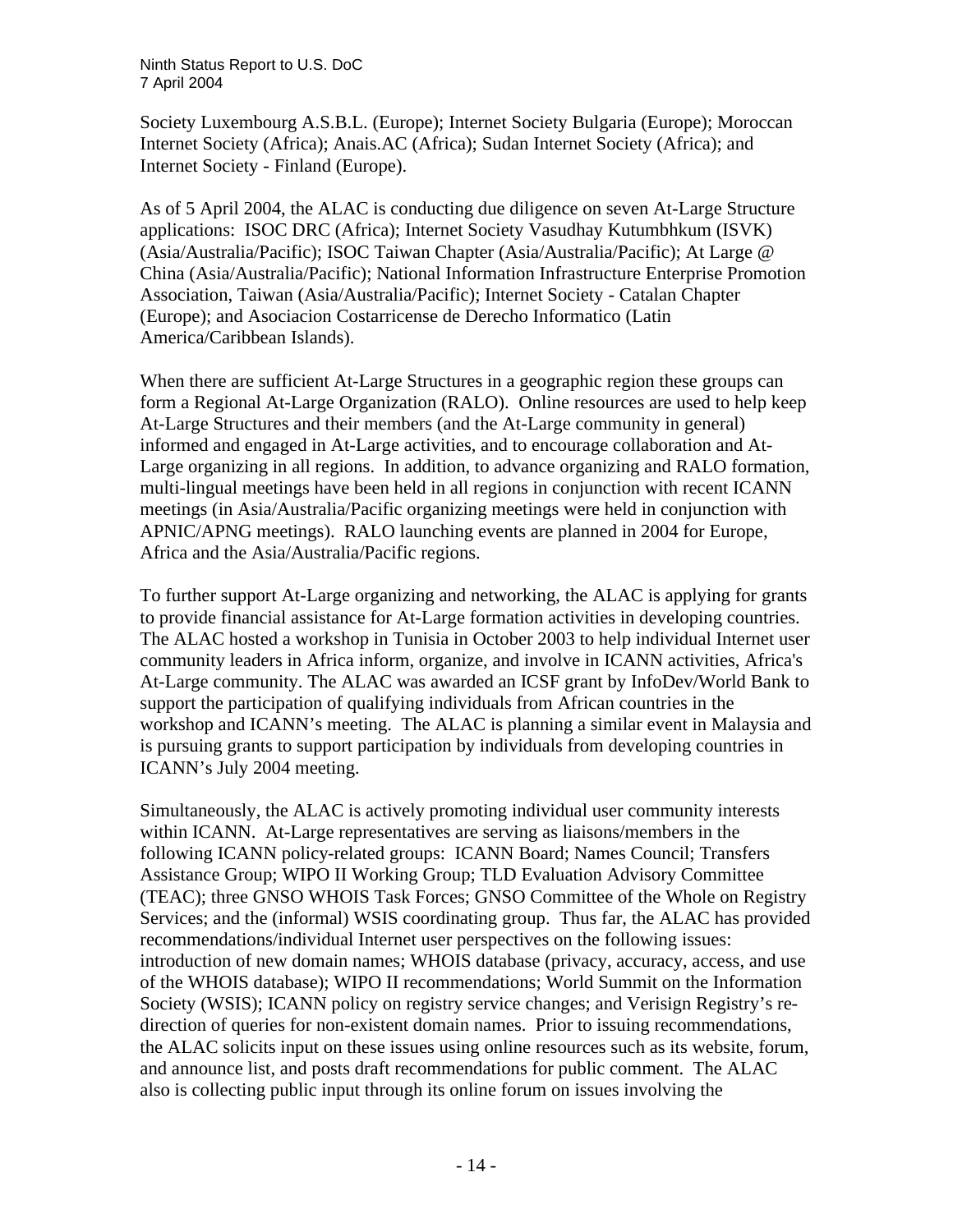registration and transfer of domain names, and the implementation of internationalized domain names.

These online policy development and advocacy efforts are augmented by ALACsponsored workshops at ICANN regional meetings to educate the At-Large community and solicit input on key issues and their potential ramifications for At-Large. Thus far, the ALAC has sponsored/co-sponsored events on WHOIS, wildcard services (registry service changes), and WSIS.

- 10. Continue to assess the operation of WHOIS databases and to implement measures to secure improved accuracy of WHOIS data. In this regard,
	- a. ICANN shall publish a report no later than March 31, 2004, and annually thereafter, providing statistical and narrative information on community experiences with the InterNIC WHOIS Data Problem Reports system. The report shall include statistics on the number of WHOIS data inaccuracies reported to date, the number of unique domain names with reported inaccuracies, and registrar handling of the submitted reports. The narrative information shall include an evaluation of the impact of the WHOIS Data Problem Reports system on improved accuracy of WHOIS data.

The report published on 31 March 2004 (http://www.icann.org/whois/wdprs-report-final-31mar04.htm) described statistics as required by this objective. The report concluded that the Whois Data Problem Reports System (WDPRS) effectively improved accuracy for problems that were, in fact, reported.

More significantly, the statistical analysis and reporting of same recognized shortcomings in the present WDPRS. As a result, a new WDPRS was devised and deployed coincident with the report. The new system immediately demonstrated several benefits:

- Problem reports concerning data from all gTLDs can be entered into the system. Prior to the roll-out of the new system, only comments concerning .com and .net could be considered.
- The statistics indicated that ICANN staff intervention at a relatively early stage of the evaluation process did not contribute significantly to the improvement of data accuracy. That non-value added manual step was eliminated.
- Reduced registrar administrative burden without diminishing the value of the reporting system.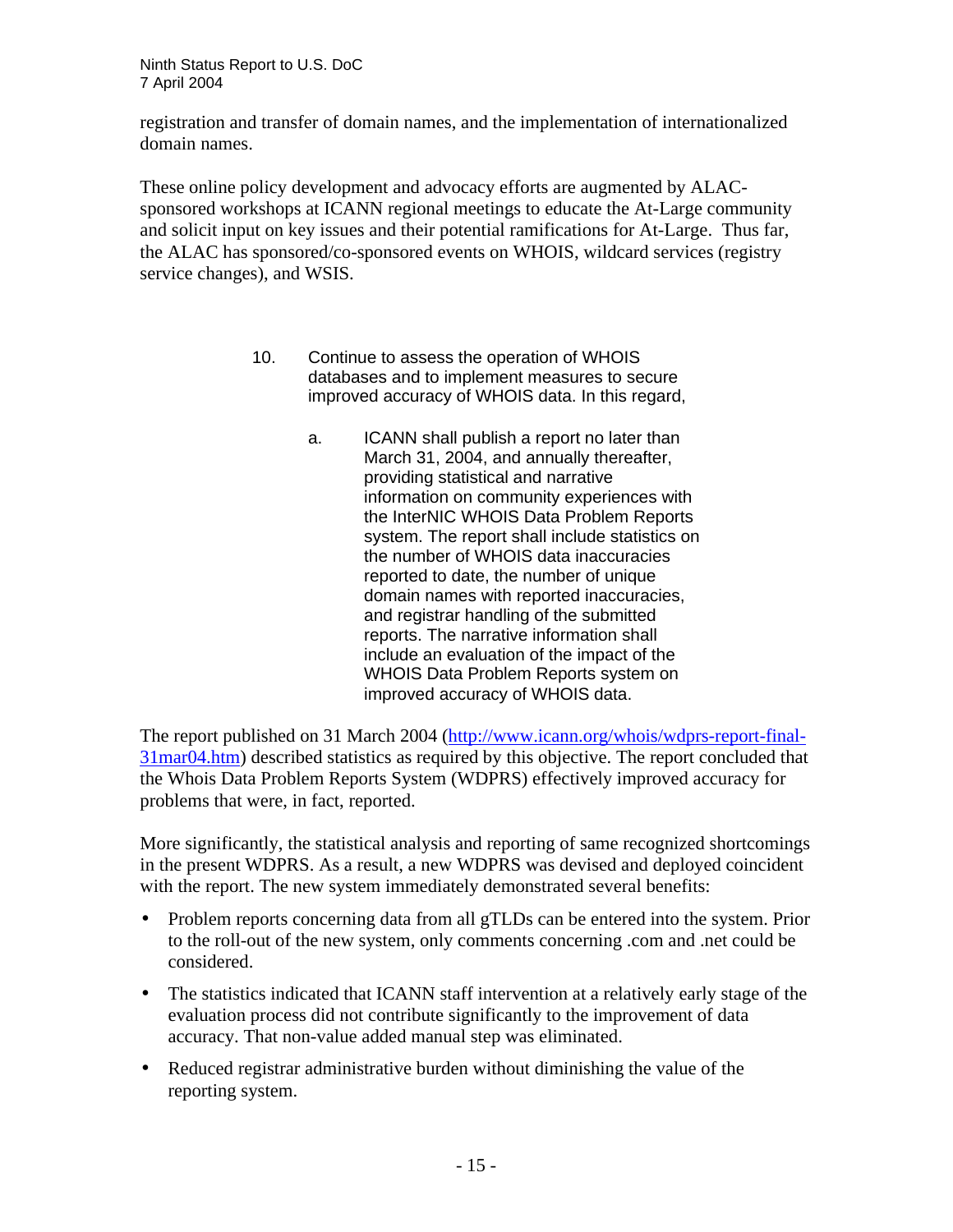- Enhanced capability for the reporter to track the problem and offer feedback as to the registrar handling of the issue.
- Enhanced statistics gathering capability.
- Enhanced capability for ICANN to track registrar handling of each issue.
- Closed-loop feedback so that ICANN staff can become involved at a meaningful point, when a registrar has demonstrably failed to take action.

While the statistics gathered and analysis done for the recent report were meaningful, the new system will enhance ICANN's capability to gauge and report on the efficacy of the WDPRS.

> b. ICANN shall publish a report no later than November 30, 2004, and annually thereafter, providing statistical and narrative information on the implementation of the ICANN WHOIS Data Reminder Policy. The report shall include statistics on registrar compliance with the policy and information obtained regarding results of the implementation of the WHOIS Data Reminder Policy. The narrative information shall include implementation status, information on problems encountered, and an evaluation of the impact of the WHOIS Data Reminder Policy on improved accuracy of WHOIS data.

The implementation date for the WDRP for most registrars was 31 October 2003. ICANN is monitoring registrar implementation of the WDRP and is planning the statistical gathering process in preparation for the report due 30 November 2004.

> 11. By June 30, 2004, ICANN shall develop a contingency plan to ensure continuity of operations in the event the corporation incurs a severe disruption of operations, or the threat thereof, by reason of its bankruptcy, corporate dissolution, a natural disaster, or other financial, physical or operational event. In conjunction with its efforts in this regard, ICANN shall work collaboratively with the Department to ensure that such plan reflects the international nature of the DNS.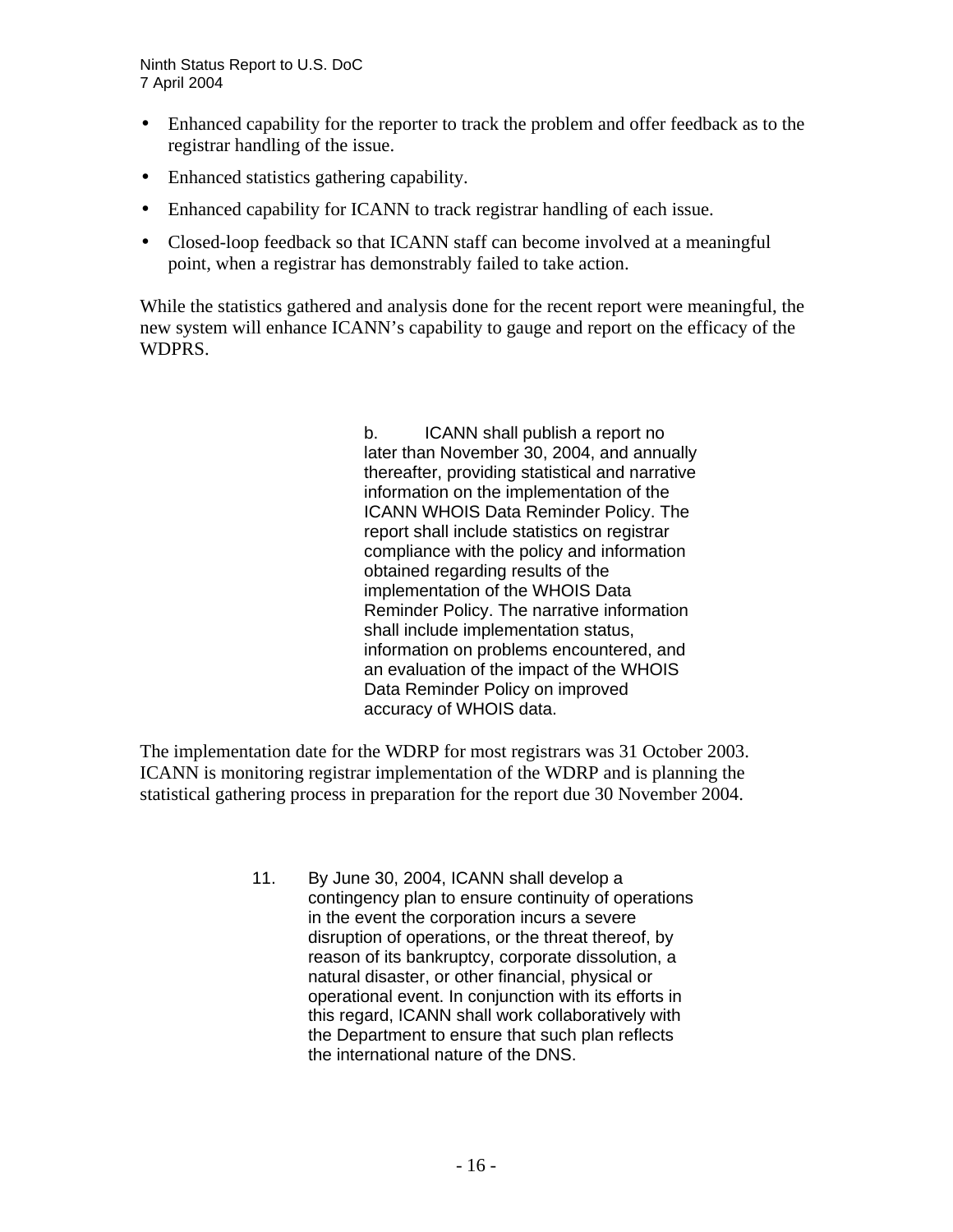ICANN is developing separate contingency plans for business or physical failure. ICANN is consulting with the IETF to develop back-up plans in the case of natural disaster or other event that physically disrupts operations. ICANN is currently relocating servers and systems to geographically diverse and more secure locations to harden the existing system and to facilitate recovery in case of physical failure at one or more locations.

ICANN Business Operations and General Counsel's Office are jointly developing the framework to ensure continuity of operations in the event of business failure. That framework consists of pro-forma agreements and dedicated facilities to carry on operations regardless of operator, organization form or identity.

#### 12. Collaborate on other activities as appropriate to fulfill the purpose of this Agreement, as agreed by the Parties.

Since taking office in March 2003, ICANN's President has continued to put great effort into establishing a process for regular dialogue between ICANN and the various constituent interests that in the aggregate make up ICANN. Increased communication and input has been sought from groups including the RIRs, the ccTLD managers, the gTLD registries, the registrars, the various advisory committees and supporting organizations within ICANN, those technical bodies that participate within ICANN, such as the IETF and the IAB, and other interested groups. Increased contact with governments around the world has also been a focus. This increased level of communication is intended to ensure ICANN stays in touch with all the varied views in the Internet community to better serve those views.

> 13. Building on ICANN's recent efforts to reexamine its mission, structure, and processes for their efficacy and appropriateness in light of the needs of the evolving DNS, collaborates with the Department to ensure that ICANN's corporate organizational documents optimally support the policy goal of privatization of the technical management of the DNS (collaboration to be completed by March 31, 2004).

In the last six months ICANN has continued its collaboration with the DOC, has met its collaboration requirement under this section, and has made significant progress in its efforts to reexamine its mission, structure, and processes for their efficacy and appropriateness in light of the needs of the evolving DNS, and has moved significantly in the direction of privatization. It is important to note that ICANN will continue to evolve to ensure that it is best living up to its mission and core values and to best serve the needs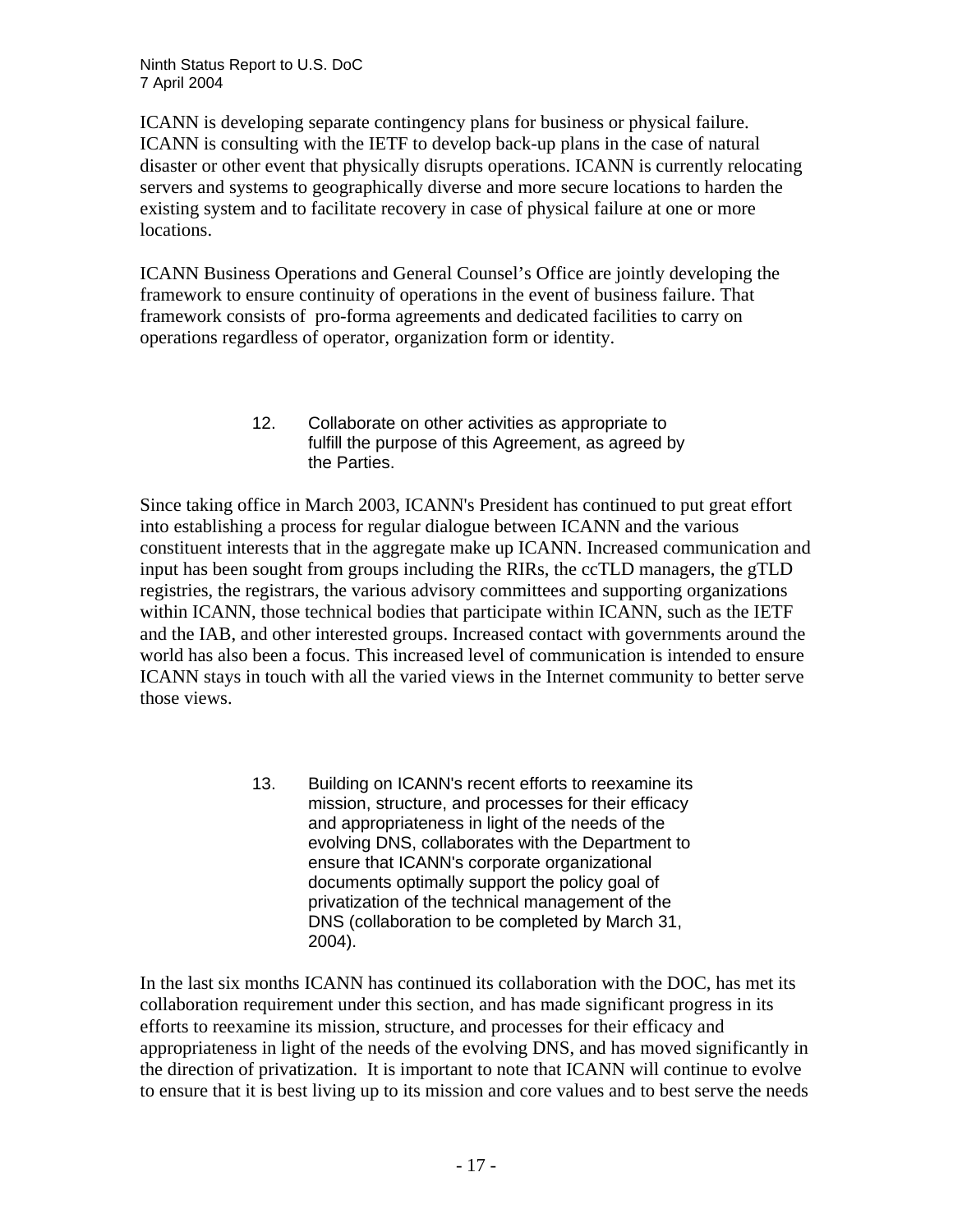of the diverse constituencies that are involved and impacted by these evolution and privatization efforts. The remaining work is set out in ICANN's Strategic Plan and is currently being aggressively pursued by ICANN's staff and Board of Directors. ICANN remains interested in collaborating with the DOC now and in the future to ensure that these goals are achieved in the best manner possible.

# ICANN's Corporate Structure

The called for collaboration focused on, among other things, consultation on ICANN's corporate structure. ICANN's view is that the current form of ICANN's corporate structure (a California Non-Profit Public Benefit Corporation) remains relevant to its current mission, despite a recent series of lawsuits testing various aspects of ICANN's contractual relationships. The time and cost of relocating the corporation at this point in time would not provide any additional benefits under law. It is likely that ICANN can provide evidence of the long-term benefits of the contractual relationships with registries and registrars by proving that such agreements are enforceable under California law. A change in structure or moving the place of incorporation for ICANN would not be efficient at this point as the costs of relocating (revising contractual relationships as well as moving expenses et. al.) would not provide any additional benefits to ICANN.

Moving into another jurisdiction (within the US) would make little difference as the same federal tax laws governing non-profits would be applied in most instances and impact the individual corporate laws relating to each states corporate rules for non-profits. Moving into another jurisdiction abroad would, at this point, destabilize the contractual relationships upon which ICANN's functions are reliant.

It is important to note that ICANN's structure is based in its international nature and through the bottom-up consensus process as set out below.

# The International Nature of ICANN in the Global Internet Community

ICANN has taken very active steps to gain recognition that the organization is representative of the entire global Internet community. Participation in ICANN is open to all who have an interest in global Internet policy as it relates to ICANN's mission of technical coordination. ICANN holds public meetings throughout the year. Recent meetings have been held in Rome, Tunis, Montreal, Rio de Janeiro, Amsterdam, Shanghai, Bucharest, and Accra. Future meetings will be held in Kuala Lumpur and Cape Town during 2004.

The ICANN Board and staff reflect the international nature of the organization. The staff hails from seven different countries (Australia, Denmark, France, The Netherlands, Niger, the United Kingdom, and the United States), exhibiting fluency in more than 14 languages. Similarly, the Board includes members and liaisons from thirteen nations (Australia, Brazil, Bulgaria, China, Germany, Italy, Kenya, Malaysia, Mexico, Portugal, Senegal, the United Kingdom, and the United States) and is fluent in many languages. ICANN currently occupies offices in Belgium and conducts some business operations in France and Australia. Immediate internationalization and outreach plans call for physical ICANN presence in Africa, Latin America and the Asia-Pacific Rim.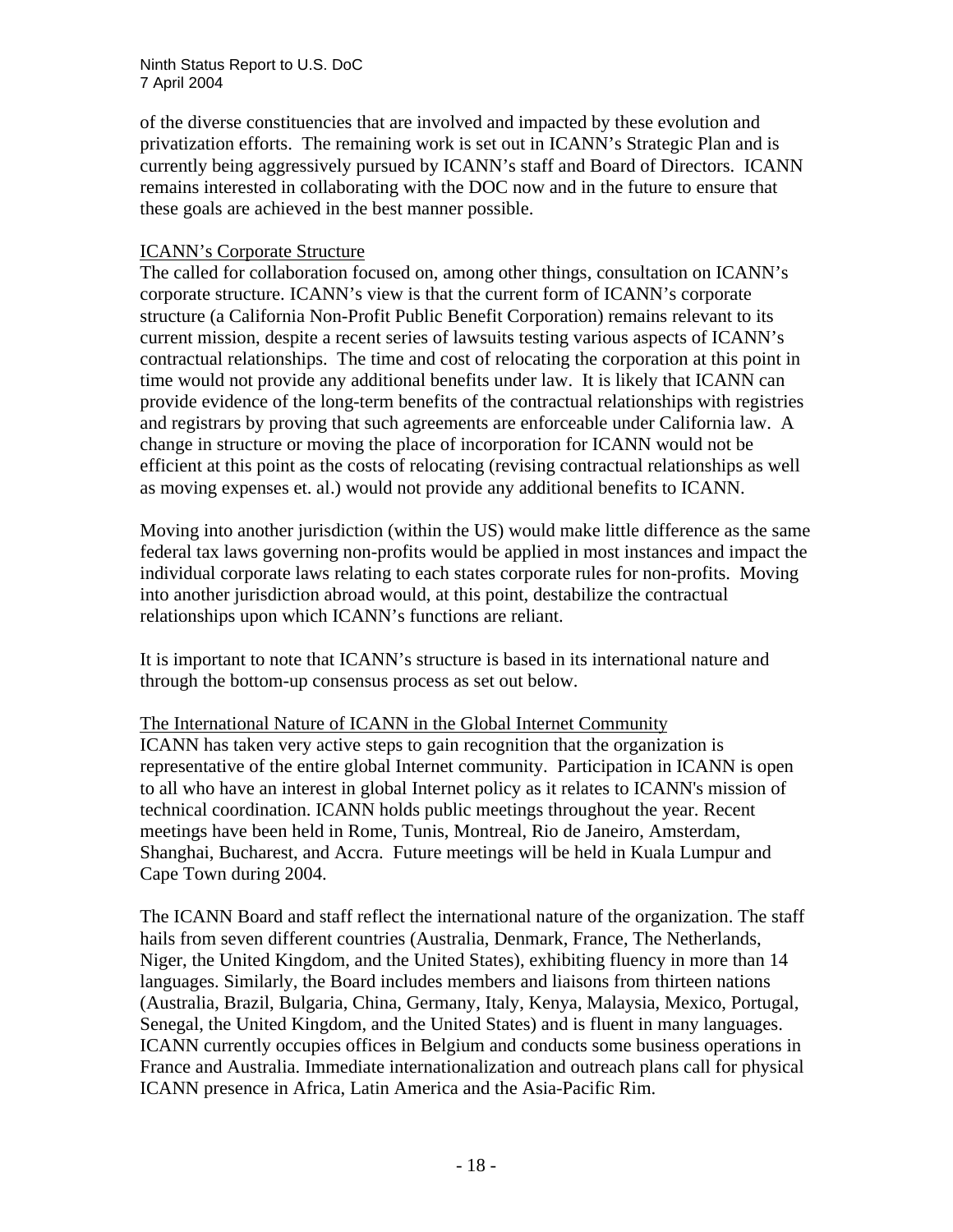The Supporting Organizations and Committees that lead the bottom-up policy development process are internationally based and populated. See the international complement of the Address Supporting Organization (ASO), the Generic Names Supporting Organization (GNSO), and the Governmental Advisory Committee (GAC) as indicative of the international nature of the effort supporting that process. The formation of the Country Code Names Supporting Organization (ccNSO) is further internationalizing participation in the ICANN policy development process and also improves the ccTLDs' (Country Code Managers') voice on the ICANN Board of Directors since the ccNSO will directly elect two board members.

The Internet is marvelously robust, with thousands of independent networks operating together to move traffic around the globe. ICANN inherently supports regional network development through its mission. European, Asian, Latin American and the African Internet communities are working effectively to build regional interconnections, belying the notion that all Internet traffic flows through North America.

ICANN Facilitation of Bottom-up, Collaborative DNS Policy Development ICANN does not create or make Internet policy. Rather, policy is created through a bottom-up, transparent process involving all necessary constituencies and stakeholders in the Internet Community.

ICANN policy begins its development in the Supporting Organizations and Advisory Committees. The recognition that a policy is needed may arise from anywhere in the Internet community, the international ICANN Supporting Organizations and Committees (such as the Regional Internet Registries (through the ASO), the GNSO, the ALAC or the GAC), or the Country Code Managers (ccTLDs). Additionally, in early March of 2004, the CCNSO was actually formed and will be providing the appropriate board members.

The ICANN bylaws provide specific mechanisms for soliciting, receiving and considering governmental inputs. That advice is received into the policy development process through the GAC.

There are several redundancies built into the policy making process to ensure that new policy addresses the needs of the entire Internet community and not one special interest area or geographical region. The ICANN structure and policy development processes also ensure governmental input is received at many levels.

ICANN's independence enables rapid response to changes within the commercial, technical and geopolitical landscape of the Internet and DNS. While rapid and flexible, the ICANN process also requires and considers input from all interested and affected constituencies.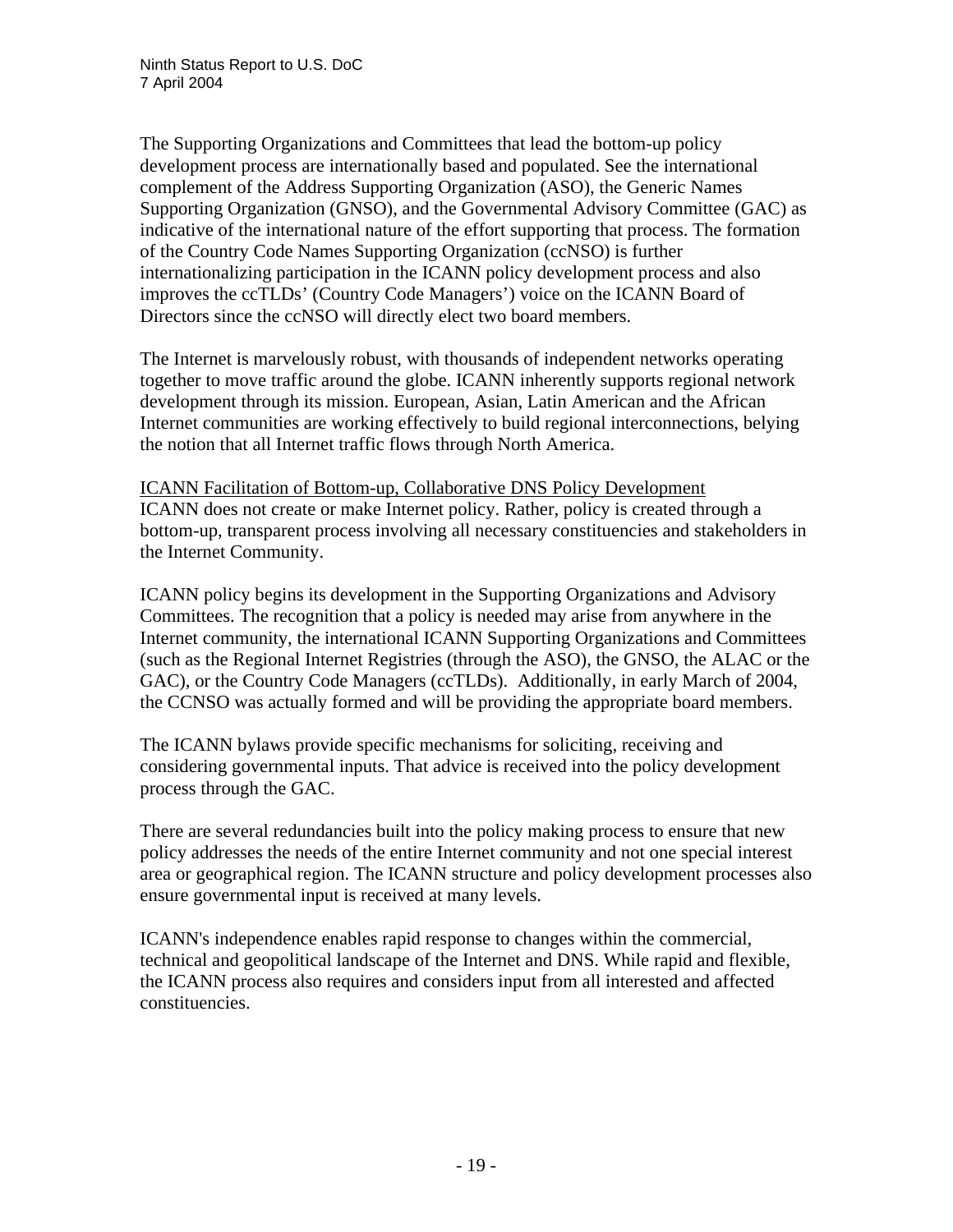14. By December 31, 2003, develop a strategic plan that sets forth ICANN's goals for securing long-term sustainability of its critical domain name and numbering system management responsibilities, including the necessary corporate structure and financial and personnel resources to meet such responsibilities. Such plan should address, among other areas, the following items, and should include measurable objectives and milestones for achievement of such objectives:

In accordance with sound business practice and in compliance with the memorandum of understanding (MoU) with the U.S. Department of Commerce, ICANN has developed a strategic plan to guide its activities for the next three years and beyond. Accomplishing the goals set out in the MoU are required in order for ICANN to achieve a fully independent status.

The strategic plan addresses objectives set out in the MoU, those described to ICANN by various stakeholders and constituencies, and environmental considerations such as the United Nations' World Summit on an Information Society (WSIS), the introduction of IPv6, and relationships with certain stakeholders.

The strategic plan sets out objectives in accordance with ICANN's role as defined in the white paper that essentially created the organization:

- Contribute to the on-going stability and security of the Internet through ICANN's IANA activities, improvements in infra-structure and root management activities.
- Promote choice and competition for the marketplace through support of registry and registrar operations, enforcing contractual obligations throughout the community, and introducing IDNs, new TLDs and other enhancements to the market.
- Provide a forum for the bottom-up development of policy to ensure continuous improvement in the DNS.
- Ensure, on a global basis, an opportunity for participation in the ICANN process by all interested parties.

Identifying objectives under these four headings ensured that the strategic plan mapped to ICANN's role as originally envisioned and does not expand ICANN's role.

All elements of the strategic plan were reviewed for completeness to ensure:

- The elements of the Strategic Plan mapped to the goals set out in the MoU with the U.S. Department of Commerce so that by accomplishing those elements, ICANN can emerge as a fully independent entity.
- The elements of the Strategic Plan mapped to the requirements for service and oversight voiced by members of ICANN various constituencies to ensure that ICANN focuses resources on those requirements in the first place.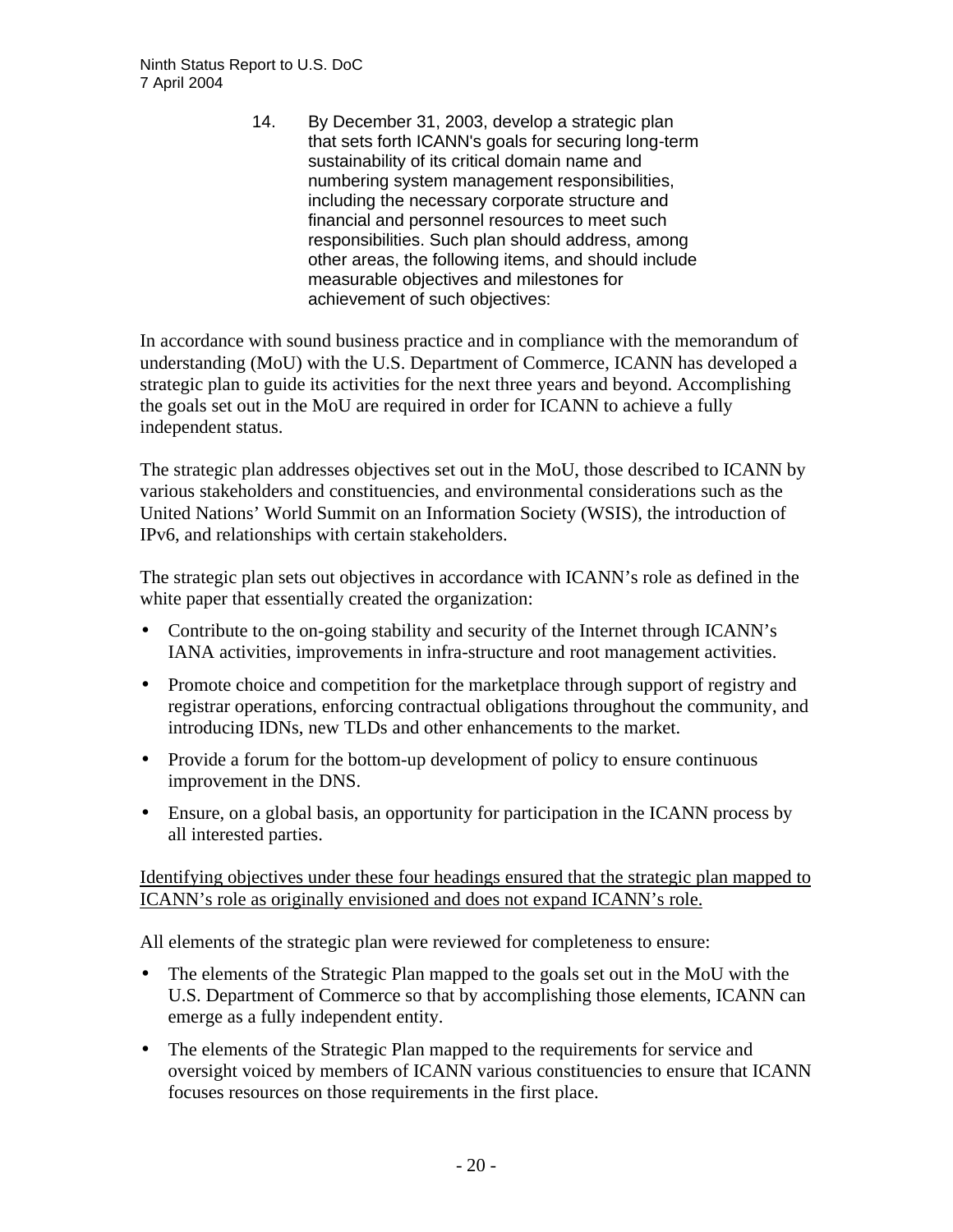• The plan fully described the resources necessary to accomplish the objectives so that the Strategic Plan, year-by-year, could be used to guide formulation of the ICANN annual operating budgets.

ICANN has achieved or made considerable progress toward achieving the following objectives described in the strategic plan:

- ICANN has hired the seven senior management positions: General Counsel; VP., Business Operations; VP, Policy Development Support; Chief Technical Officer; GM, IANA; GM, Global Partnerships; and GM, Public Participation.
- ICANN oversaw formal formation of the Country Code Name Supporting Organization (ccNSO).
- ICANN and the RIRs signed a letter of intent to enter into a memorandum of understanding.
- IANA completed process development work on an effective workflow management tool to increase the efficacy of IANA processes. The workflow management system is presently in beta testing and is scheduled for deployment in the near future.
- ICANN launched the solicitation for new sTLDs and is closing out a substantial study to guide a round of gTLD proposals.
- ICANN is offering a plan through the preliminary budget for fiscal year 2004-05 that substantially increases revenue in the short term and, in the longer term, describes a more balanced, robust revenue stream.
- ICANN is offering a plan through the preliminary budget for fiscal year 2004-05 to build the capability to accomplish many of the objectives set out in the strategic plan, among them: the establishment of a compliance function, staff support for policy development, multi-lingual operations and outreach to developing areas, and robust root management services.
	- a. Conduct a review of corporate administrative structure and personnel requirements, including executive compensation and management succession plan (implementation of any recommendations resulting from review to be completed by March 31, 2004);

ICANN has prepared the following briefing for the Department of Commerce to review ICANN's Personnel Administration Plan as required under the "Memorandum of Understanding Between the U.S. Department of Commerce and the Internet Corporation for Assigned Names and Numbers, Amendment 6", signed on September 17, 2003 (herein referred to as "MOU Amendment 6"). In particular, the MoU calls for ICANN to review personnel requirements, executive compensation and succession planning.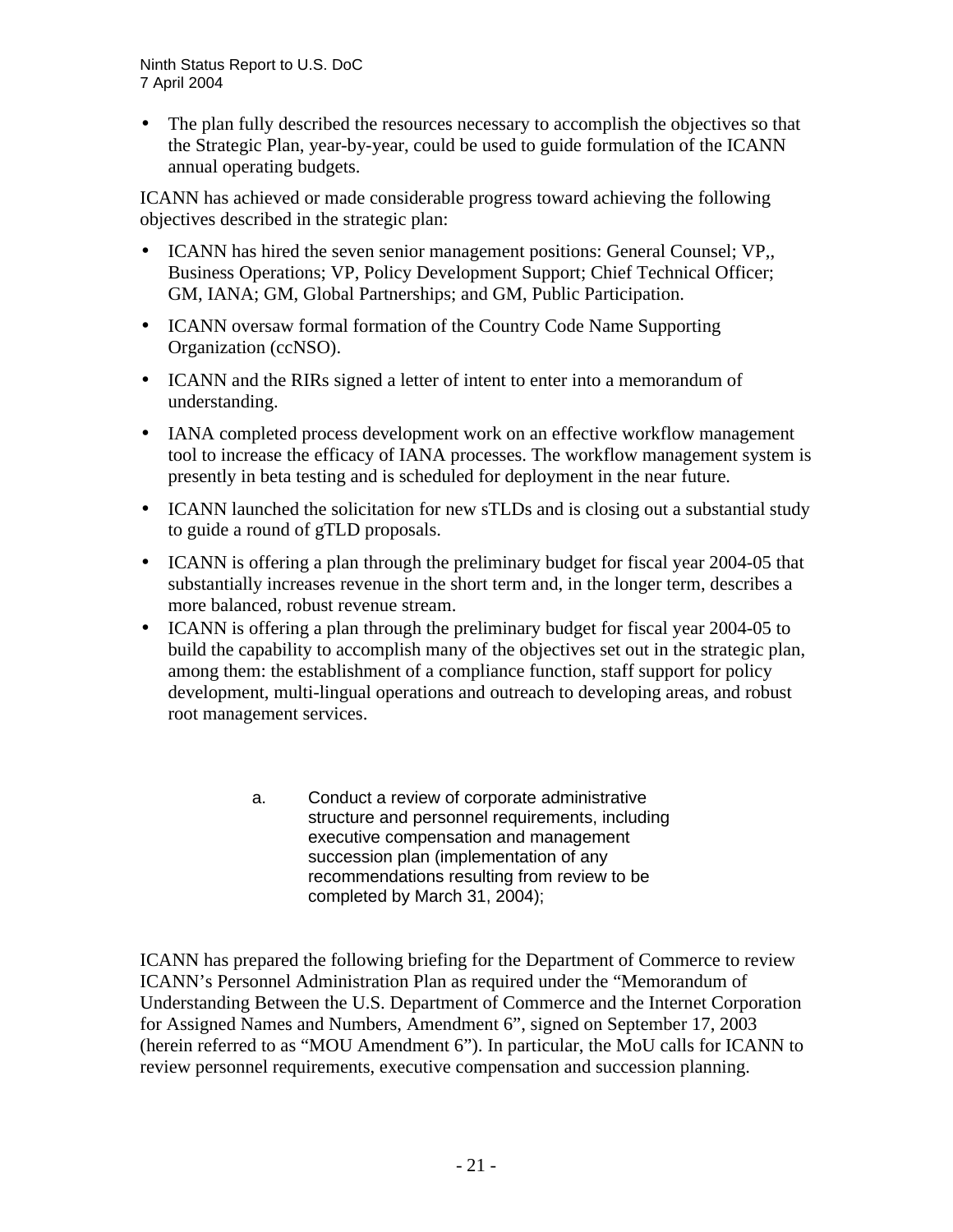Personnel requirements have been determined through the formulation of the Strategic Plan (also required by the MoU) and the FY 2004-05 ICANN budget (i.e., the tactical execution of the strategic plan). Execution of the strategic plan and budget require ICANN staff to grow from 40 employees at the end of FY 2003-04 to 59 employees at the end of the next fiscal year. Specific areas of growth are indicated in the documents mentioned.

ICANN obtained and filed an executive compensation plan. The plan was procured from Fredrick W. Cook and Company (FW Cook), who were awarded the assignment after a competitive bidding process. The compensation plan measured compensation for ICANN's top eight executives against prevailing compensation patterns in the not-forprofit and technical sectors of the employment market. Adjustments were recommended in accordance with the result of that comparison and an implementation plan was put into place.

A management succession plan was prepared by internal staff members. The plan is phased, providing for temporary succession in the short-term while ICANN is shortstaffed and describing a more permanent succession hierarchy as projected staffing levels are achieved and quality hires are made.

> b. Conduct a review of internal mechanisms that promote and ensure Board of Directors, executive management, and staff corporate responsibility (implementation of any recommendations resulting from review to be completed by March 31, 2004);

ICANN has made significant progress relating to its corporate responsibility and accountability. But even as it makes progress, ICANN continues to look for additional ways to improve the oversight. ICANN's Reconsideration Process is fully operational and continues to work. The Committee of the Board on Reconsideration recently heard a reconsideration request during a committee meeting during the ICANN Rome Meeting and provided feedback on the issue. At that time, the Board made suggestions about creating web forms to better capture information and create greater accountability relating to any new reconsideration requests.

ICANN has maintained its requirements that bylaws cannot be amended without a twothirds (2/3) vote of ICANN's Board of Directors. Additionally, ICANN has in recent weeks closed an arrangement with a third party arbitration service to provide services and fulfill the requirements of the Independent Review Panel. The Board of Directors has a special meeting scheduled for April 19, 2004 where it will vote on accepting the staff's recommendations for finalizing an agreement with the third-party entity to provide these services. ICANN looks forward to full implementation of the IRP on or before May 15, 2004.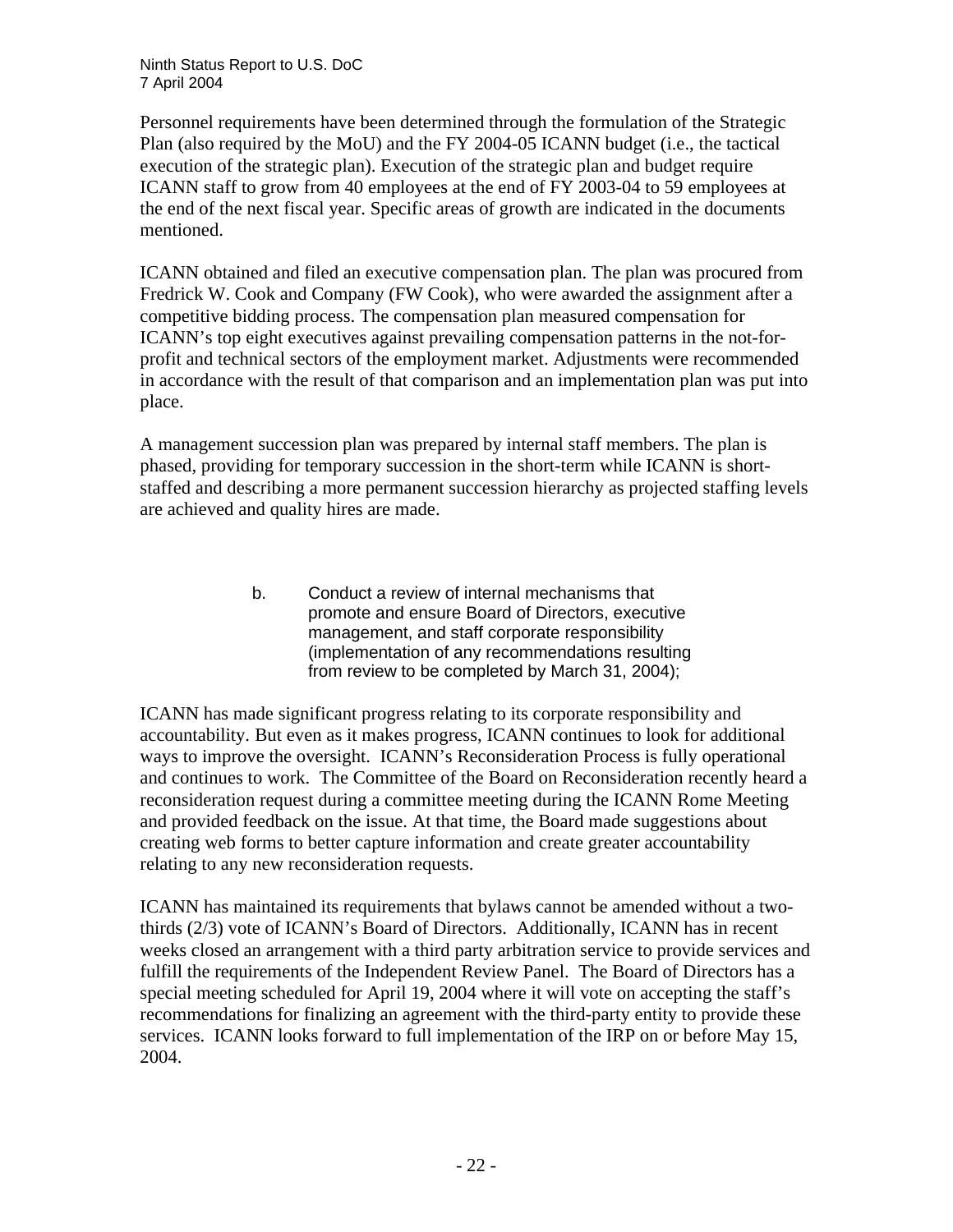ICANN has contracted with an outside consultant regarding the appropriate implementation of its ombudsman program. Offsite Human Resources Pty, Ltd has been engaged to conduct a search for the position of Ombudsman. ICANN expects to have this position filled and for the ombudsman program to be fully launched before June 30, 2004.

ICANN has retained an Acting General Manager of Communications and Public Participation. This ICANN staff position will take the messages and opinions gathered from news organizations, watchdog sites, universities and others concerning ICANN performance. Those messages will be fed back into ICANN's continual self-evaluation of its performance in order to improve corporate responsibility and accountability.

Critical to this position is interaction and coordination with ICANN's At-Large Advisory Committee (ALAC). The ALAC provides advice on activities of ICANN that relate to the interests of individual internet users ("At-Large"), and helps the world-wide community organize into At-Large groups for individual internet users' structured involvement and informed participation in ICANN. Central to this position is an understanding of the current network of self-organizing, self-supporting At-Large Structures throughout the world involving Internet users at the local or issue level. At-Large Structures are groups (either existing organizations or newly formed for this purpose) that are certified by the ALAC.

ICANN has over the past two years taken significant steps to ensure corporate responsibility and accountability over its Board of Directors, Officers and Staff. The completion of the Reconsideration Process, improvement in efforts to increase public participation, as well as the introduction of the Independent Review Panel and Ombudsman Program, supplement the existing structures of corporate responsibility and accountability already in place by mechanisms of law and under the organization's structure and corporate governance systems. In addition, ICANN will continue to seek to improve this corporate responsibility by reviewing the possible implementation of a Corporate Oversight Panel for any high level issues so that there are no gaps in the strategy associated with ICANN's contingency planning mechanisms that are occurring in the next quarter.

> c. Develop and implement a financial strategy that explores options for securing more predictable and sustainable sources of revenue (strategy development to be completed by June 30, 2004 and implementation to commence by December 31, 2004);

The fiscal year 2004-05 ICANN operating budget remains heavily reliant on registrant fees paid to ICANN by the registrars. However, this year's budget activity also sets in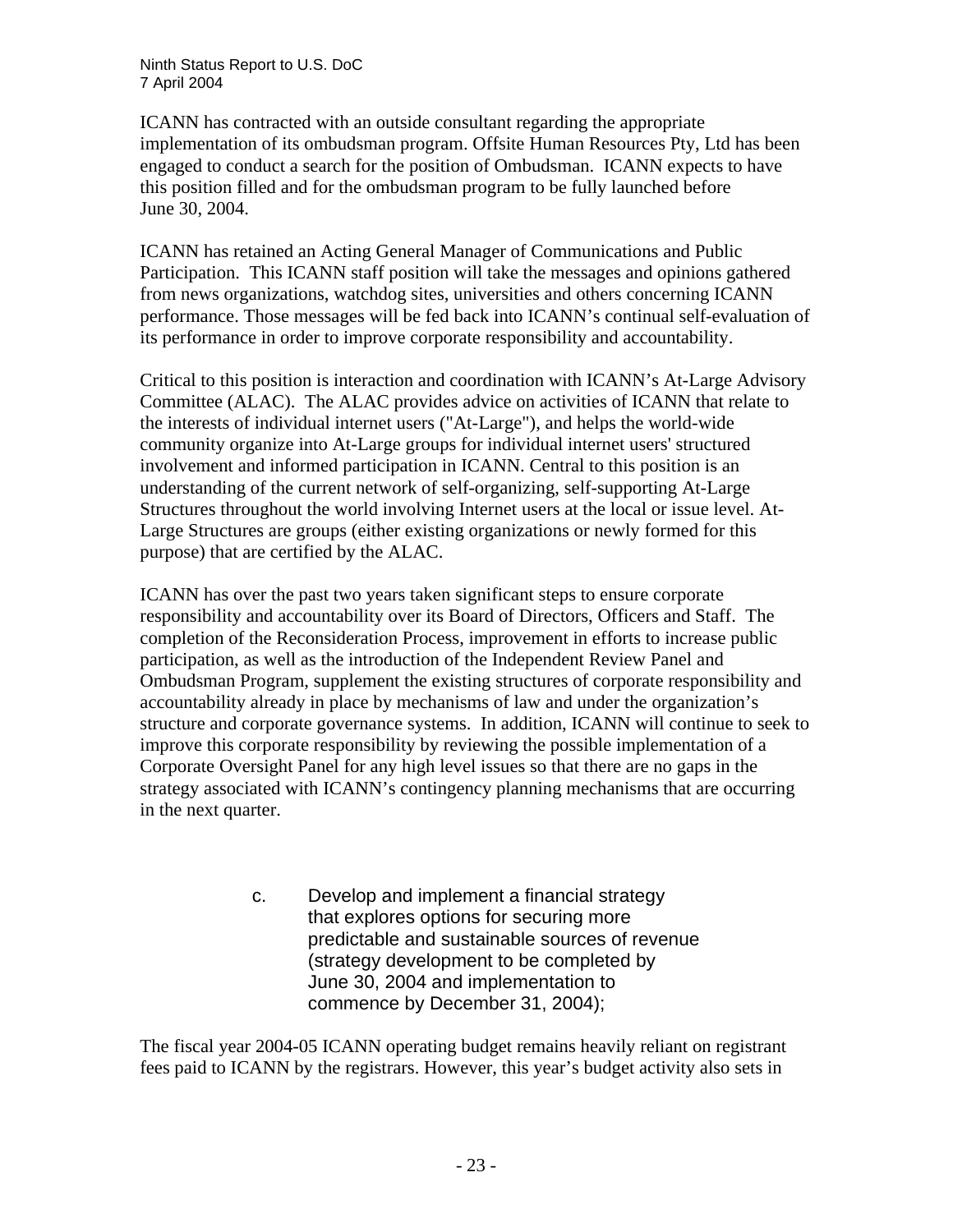place a concerted effort to collect funds from other areas of the community. Those efforts, expected to become more effective year-by-year, are described below.

This year's budget also plans that the fees charged to registrants through registrars should be made on a per transaction basis rather than by the current quarterly calculation. The current method divides the portion of the ICANN budget allocated to the registrant fees by the number of total number of domain names to develop a "per name" fee. That fee can vary from quarter to quarter as the number of registrations fluctuates. In cases where the registrar signs a multi-year subscription, the registrar will be(??) out-of-pocket if the per name fee rises over the years.

Transaction-based fees, fees paid by the registrant through the registrar to ICANN for every new subscription, renewal or transfer, effectively address these issues. Since the registrar forwards fees to ICANN only upon the receipt of funds from the registrant, the fees paid will always be directly proportional to revenues. Variability in the total number of names would not affect the fee rates. ICANN will absorb, within reason, the variability of the process. In the case of multi-year subscriptions, the total per-transaction fee for all years would also be paid upon receipt, negating the effects of any changes to the rate structure. Since the fee is charged on a transaction-by-transaction basis, the charge can more readily be passed through directly to the registrant, either as a price increase or as a separate line item charge on the registrar's invoice to the registrant.

Initially, the per-transaction fee would be set at a rate slightly higher than that required by the ICANN expense budget. The excess will be applied to the creation of a suitable reserve fund and to address variability in the revenue stream due to seasonality, timing effects and multi-year subscriptions. Over a period of several years, ICANN will build a reserve fund equaling a full year's expense budget.

ICANN is working to increase revenues from other sources. Specifically, these sources include the ccTLDs, the RIRs, the formation of new gTLDs, and other interested parties.

- With the formation of the ccNSO, ICANN is in a better position to pursue agreements and negotiate with cc managers and governments to secure a more stable base of funding from these stakeholders. ICANN is staffing a ccNSO liaison and contract support function to facilitate the execution of agreements in order to accelerate funding from the ccTLDs.
- ICANN will shortly execute an MoU with the RIRs that will break loose funds held onto in escrow by the RIRs and also establish a platform for negotiation where ICANN will pursue larger contributions from these stakeholders.
- ICANN is presently engaged in a process establishing new sponsored TLDs and has undertaken a study to determine how best to create new gTLDs. Where new TLDs are established, ICANN will undertake separate technical and commercial negotiations with each one. Depending upon the business model of each, ICANN will realize some reasonable revenue stream from each TLD. Those revenue models may differ significantly than the ones presently locked in with existing registries.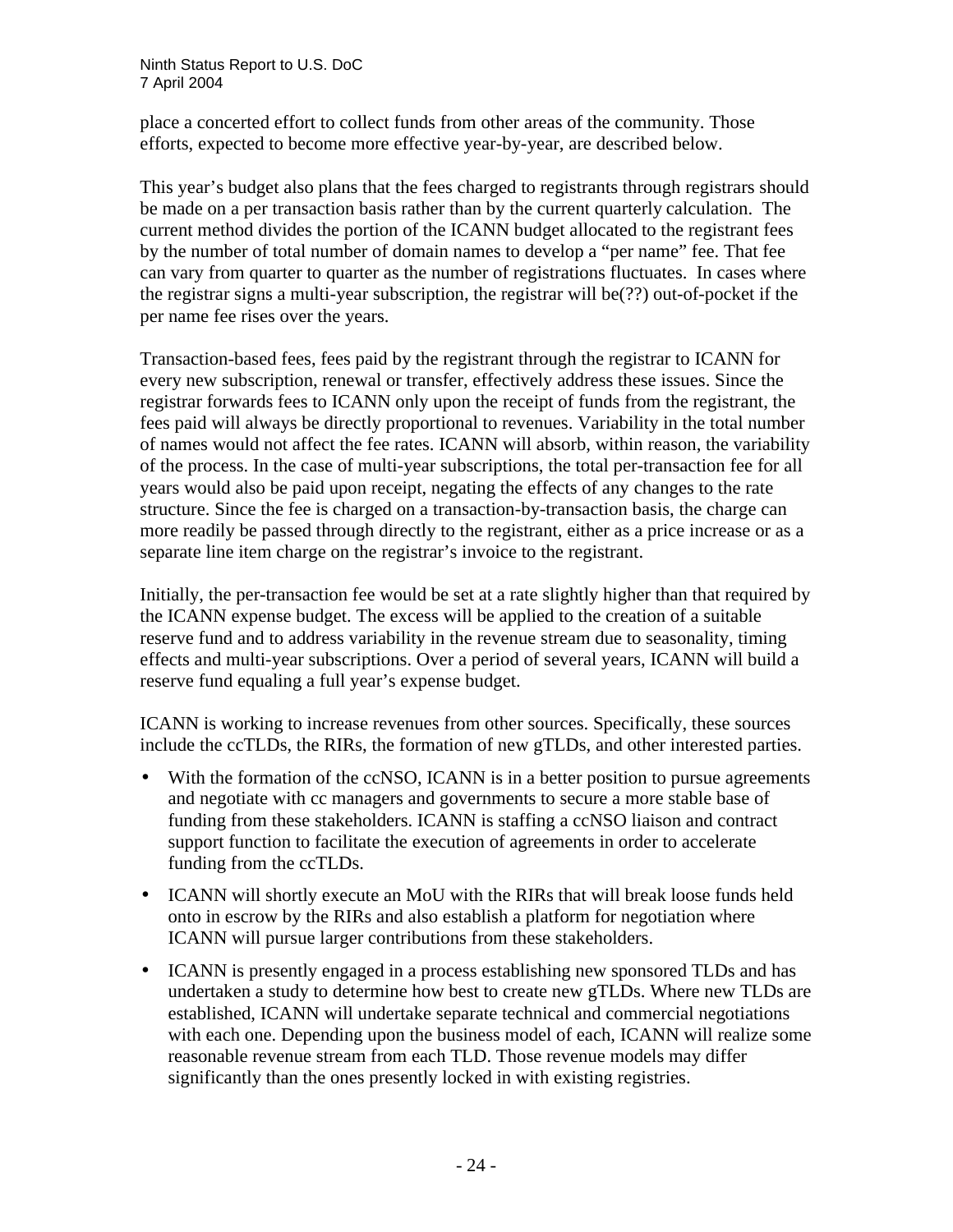• ICANN is engaged with several stakeholders who view a strong, vibrant ICANN as necessary for the stability of the Internet and therefore necessary for the stability of substantial business segments these stakeholders manage. Many of these stakeholders plan to make contributions to ensure ICANN's future.

While ICANN expects some impact from these sources during upcoming fiscal year, it will take a full year or more to realize significant benefits. Therefore, anticipated revenues from these sources cannot be applied to reduce the per-transaction fee, but ICANN commits that these funds will obviate the need for increases in the future.

> d. Review and augment its corporate compliance program, including its system for auditing material contracts for compliance by all parties to such agreements (implementation of any recommendations resulting from review to be completed by June 30, 2004);

ICANN's compliance program is currently performed in a reactive, rather than pro-active manner. Generally speaking, ICANN reviews complaints concerning registrars and registrant and monitors Whois Data Problem Reports. Determining that the complaint has or may have merit, ICANN forwards the information to the party who can take appropriate action. For example, in the case of a registrant who has falsified Whois data in order to send spam, ICANN will notify the host registrar that the Whois data is incorrect and to take appropriate action. That registrar will feed back to ICANN that the registrant has corrected the data or that the registrar is taking steps to delete the name.

Up until now, budget constraints have obviated the implementation of a proactive compliance program. In fiscal year 2004-05, through its annual budgeting process and in implementation of this program, ICANN has proposed the establishment of a pro-active compliance program. That program will test contracts for material compliance in several areas: domain dispute policy compliance (e.g., UDRP); compliance with Whois service and accuracy obligations; adherence to transfer rules; ICANN response to registrant complaints and inquiries; and registrar data escrow requirements compliance; and evaluation of operation legal inquiries regarding registrar and registry performance (ICANN receives many inquiries from law enforcement and attorneys questioning whether registrar/registries comply with regulations and laws). Full time or fractional staff would be required for each of theses tasks.

The proactive function also calls for registrar audits by ICANN compliance staff. These staff members will visit registrars to actively monitor compliance with Whois, data escrow and other requirements.

Complete staffing plans and operational budgets are being prepared in conjunction with the ICANN budget for fiscal year 2004-05.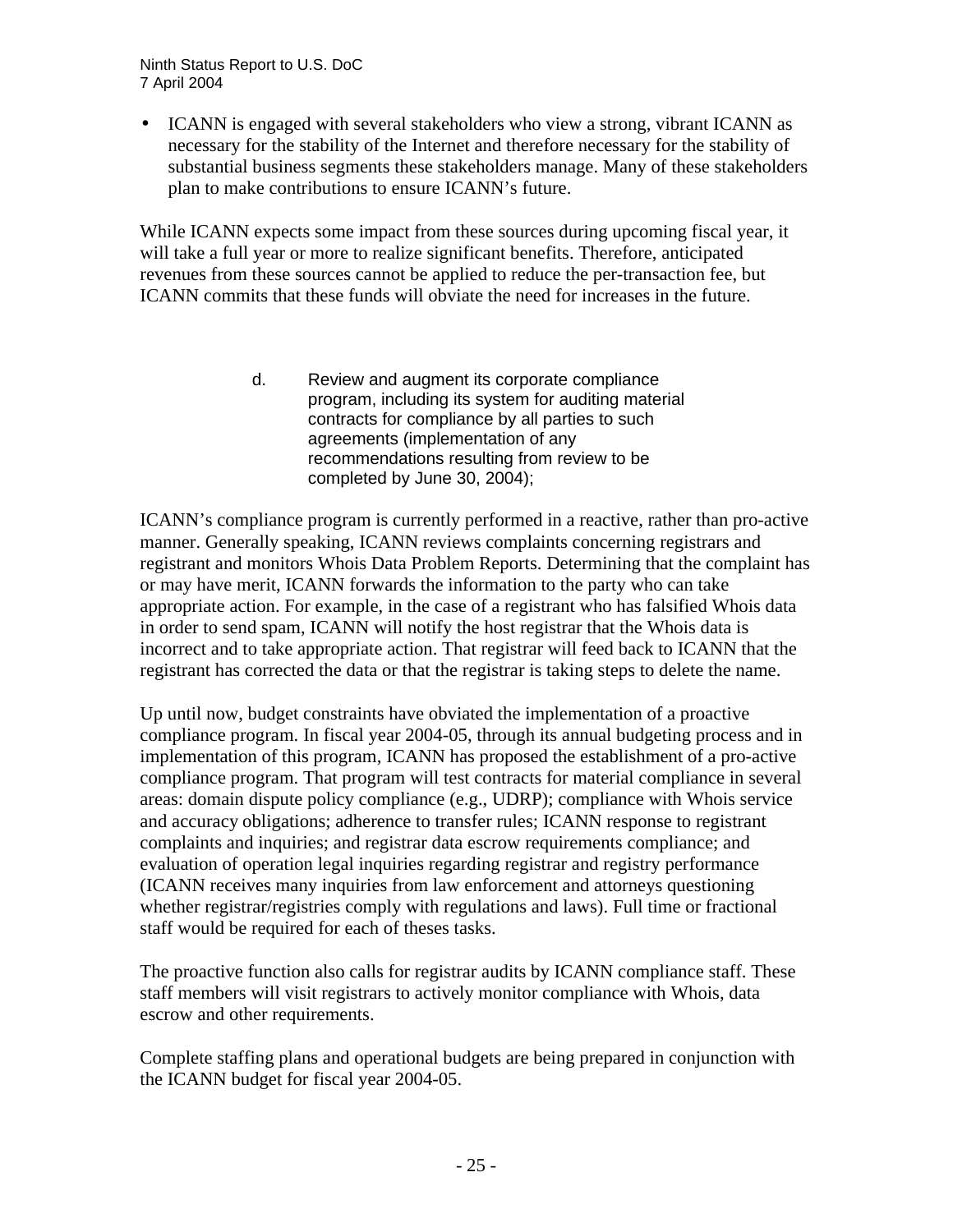e. Develop a collaborative program with private and intergovernmental parties to conduct outreach to governments and local Internet communities in targeted regions, including key constituencies (commence program operation by December 31, 2004);

The ALAC is conducting outreach in each geographic region and encouraging local and regional At-Large communities to organize and be involved in ICANN. At-Large Structures are forming/being certified in all five regions to help inform, organize, and involve in ICANN activities, individual Internet users at the local or issue level. As of 5 April 2004, ten groups have been certified as "At-Large Structures" in four regions and seven more certification applications are pending. These groups are discussing the creation of Regional At-Large Organizations (RALOs) (the At-Large Structures are to organize into five RALOs – one in each ICANN geographic region). The RALOs will manage outreach and public involvement and will be the main forum and coordination point in each region for public input to ICANN, working with ICANN in conducting the following activities:

- Keeping the community of individual Internet users in their region informed about significant news from ICANN;
- Distributing (through posting or otherwise), in languages appropriate for its region, news about ICANN and information about items in the ICANN policy-development process of interest to individual Internet users in its Geographic Region;
- Promoting outreach activities in the community of individual Internet users in its region;
- Developing and maintaining on-going information and education programs in its region, regarding ICANN and its work;
- Making public, and analyzing, ICANN's proposed policies and its decisions and their (potential) regional impact and (potential) effect on individuals in the region;
- Offering Internet-based mechanisms that enable discussions among members of ALS in its region; and
- Establishing mechanisms and processes that enable two-way communication between members of ALS in its region and those involved in ICANN decision-making, so interested individuals can share their views on pending ICANN issues.

ICANN's collaborative program will work with the ALAC and At-Large Structures/RALOs to provide outreach to the At-Large community. ICANN will help support such activities as translating/posting key documents, distributing information about ICANN and At-Large via several conduits (press, bulletin boards, mail, etc.), contacting/meeting with groups that may want to be involved in ICANN At-Large, providing speakers to discuss ICANN and At-Large at local/regional meetings and events, organizing/facilitating meetings and briefings of groups involved/interested in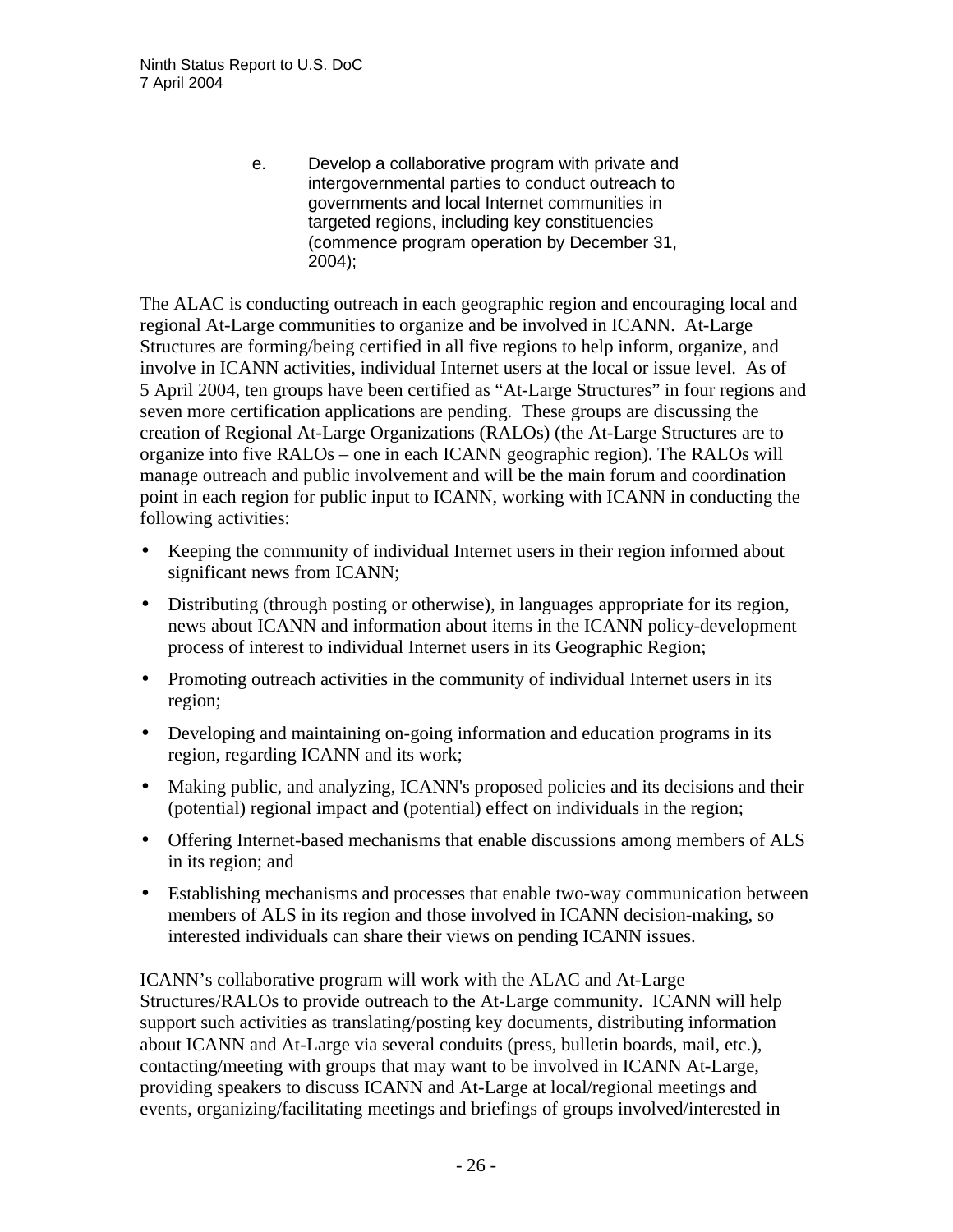ICANN/At-Large, serving as a conduit for information about ICANN/At-Large (providing regional website support), and providing secretariat support for At-Large organizing/RALO formation efforts.

> f. Develop and implement an appropriate and effective strategy for multi-lingual communications (commence strategy implementation by December 31, 2004);

The Internet community has a great interest in being kept apprised of data related to the quality and level of service of various operational activities, and data related to functions performed by ICANN and its structures. Access to this data is a crucial element in the assessment by ICANN's Stakeholders of the security and stability of the Internet.

Therefore the communities require access to sophisticated, multilingual web based reporting mechanisms, and regular reports. Because ICANN is a global organization with stakeholders throughout the world, there is a need to provide multilingual communications and materials.

ICANN has taken several steps in the implementation of its multi-lingual communications strategy:

- At the ICANN meetings in Carthage, the ICANN tri-fold informational pamphlet was distributed in Arabic as well as English.
- Since then, the same document has been reproduced in simplified Chinese, French, German, Italian, Japanese, Portuguese, Russian and Spanish.
- The translations of the same documents are posted on the ICANN web site.
- In the fiscal year 2004-05 budget ICANN has planned for translation of key documents into (at least) the six United Nations languages: Arabic, Chinese, English, French, Russian and Spanish. Since Japan and Brazil have large stakeholder communities, ICANN will translate into Japanese and Portuguese whenever feasible and meaningful.
- ICANN "news-clips" posts daily press reports relating to ICANN. Given the international nature and multi-lingual capabilities of the staff and board, ICANN now publishes non-English articles on the site.

ICANN staff have taken to heart the comment of board member Mouhamet Diop, "You are not communicating, if people can not understand you." ICANN intends to lead, rather than follow in this category, developing a meaningful, effective multi-lingual strategy that enhances communication of ICANN's mission and goals.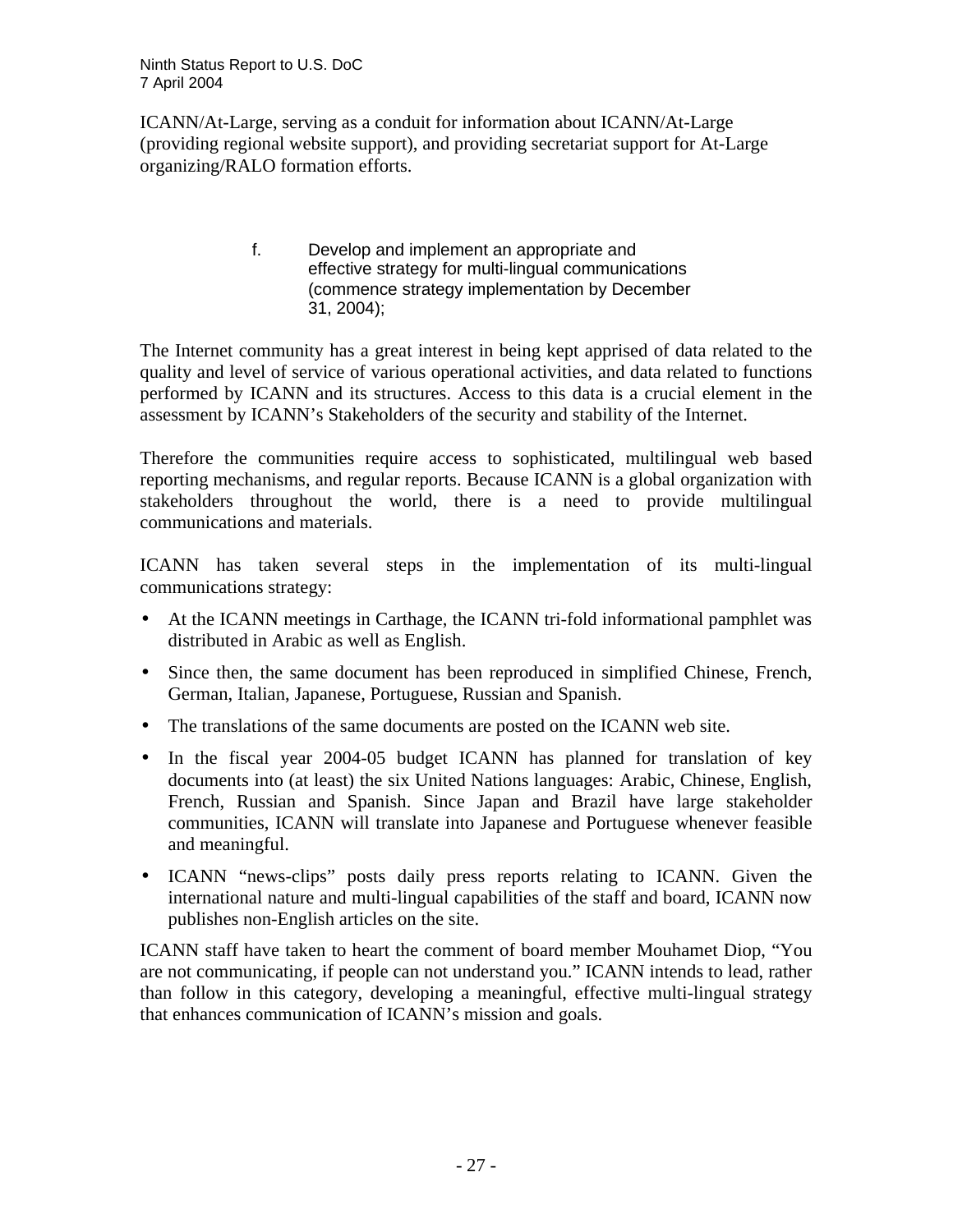g. Conduct review of system-wide efforts to automate operational processes (implementation of any recommendations resulting from review to be completed by June 30, 2005).

ICANN's stakeholders and the global Internet community collectively depend on reliable access to IANA services, i.e., a single and authoritative source of services and information related to system of unique identifiers. These stakeholders require timely, reliable, and accurate responses to their operational requests, and responsiveness to their evolving needs.

To increase its effectiveness as this single and authoritative source, ICANN has initiated a work program to map its processes and activities. Systematizing these processes will enable faster, more efficient and more accurate performance of ICANN's operational functions.

The immediate priorities for development are to:

- streamline existing procedures and resource allocation, and
- commence the implementation of a professional request tracking and response management system to improve turnaround times across the operation

Regarding the first priority, ICANN staff are preparing process maps of each service so that value added tasks can be given priority and assigned resources, and non-value tasks can be eliminated. In the case of the second priority, the tracking system is in development and sub-systems are being tested.

On an ongoing basis, ICANN staff will refine the management system based on experience and feedback from ICANN's Stakeholders. Significant investment in technical resources and expertise is planned to be made in order to effectively meet these priorities.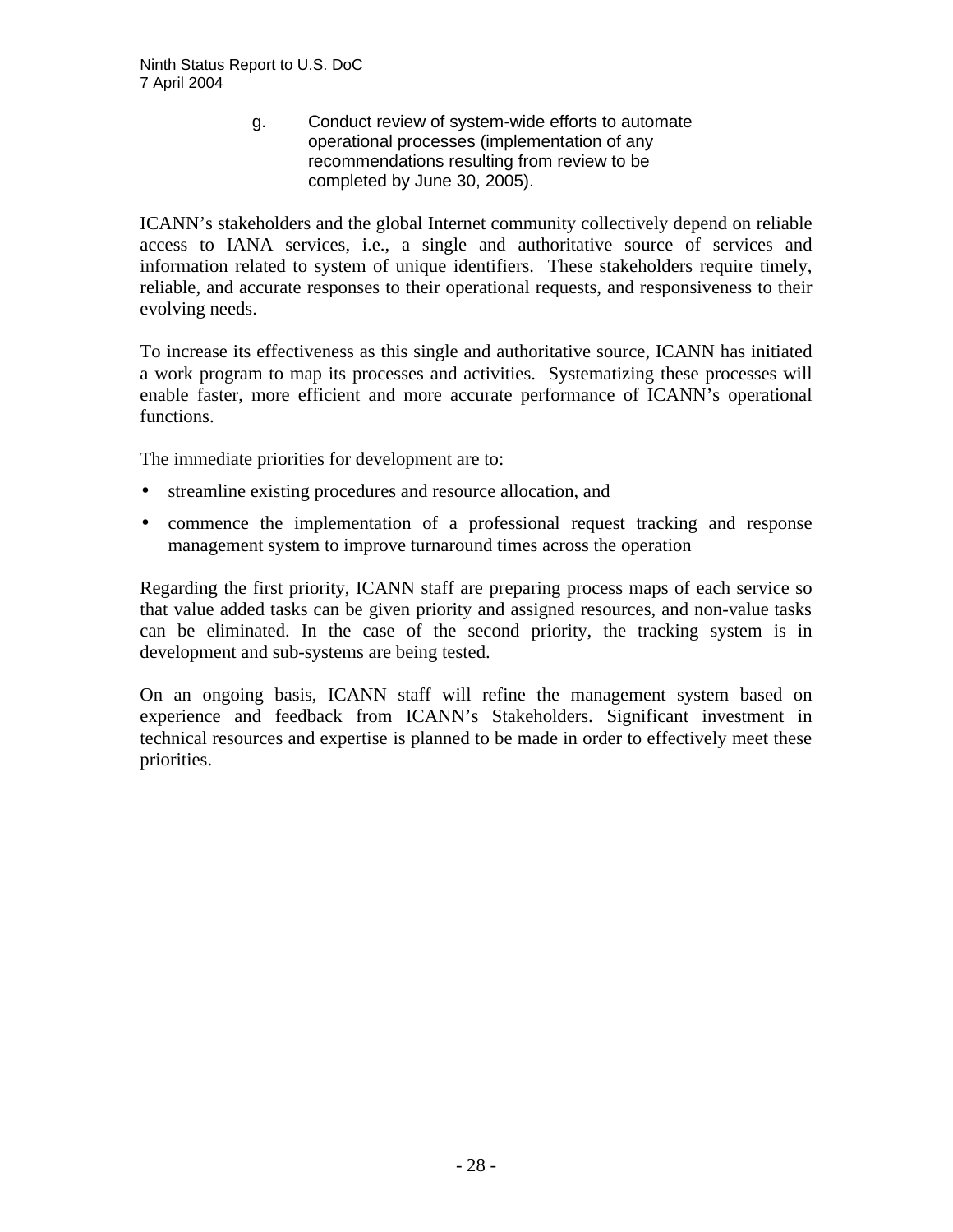# APPENDICES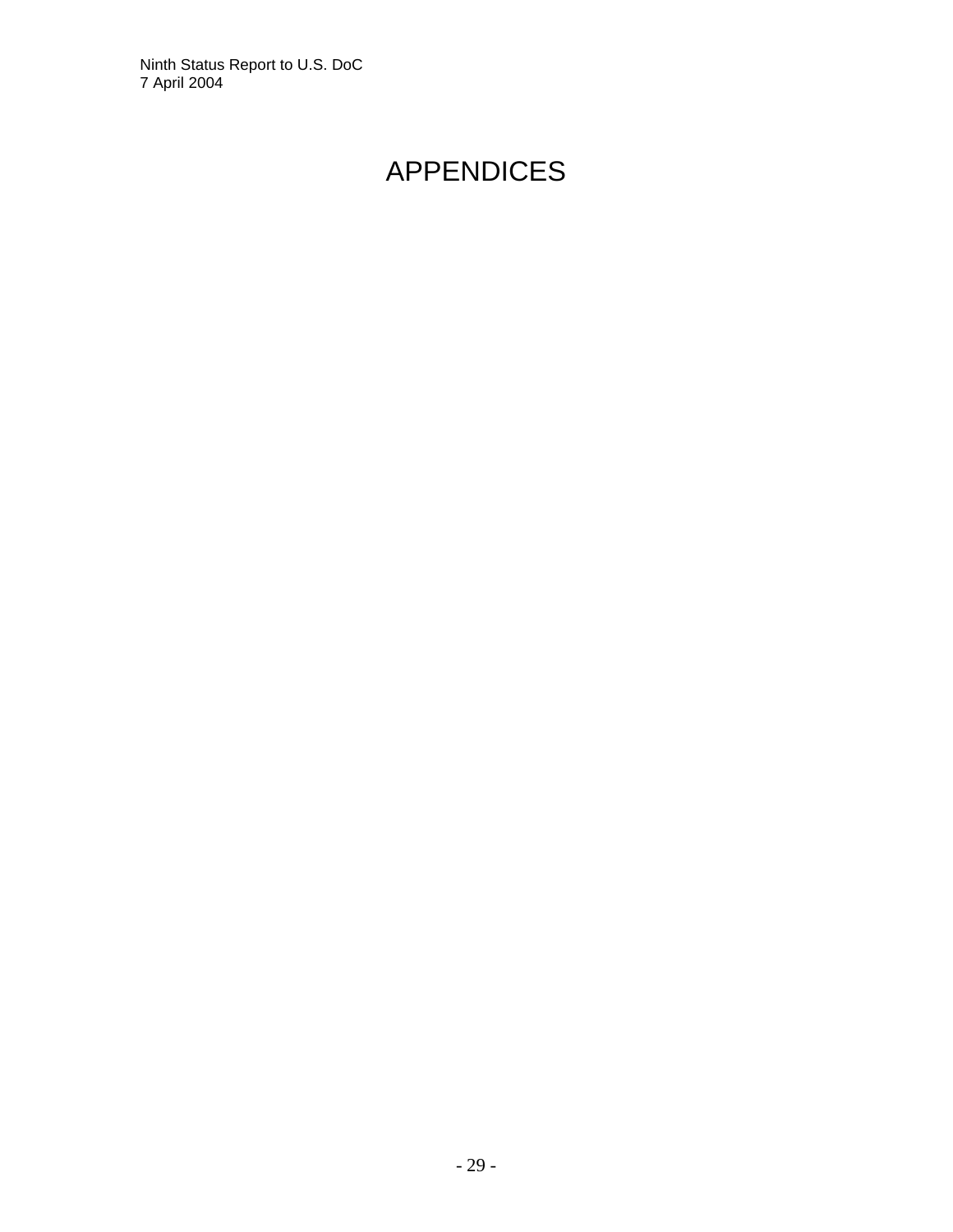# APPENDIX A (Ref II.C.2)

## Text of letter of intent between ICANN and the NRO to execute a memorandum of understanding:

30 March 2004 Montevideo

Letter of Intent by ICANN and the NRO

The undersigned representing the Internet Corporation for Assigned Names and Numbers (ICANN) and the Number Resource Organization (NRO) state the intent of both parties to sign the attached Memorandum of Understanding (MoU) detailing the conditions under which and the manner in which the NRO will act as the ICANN Address Supporting Organization (ASO).

Final approval of this MoU is contingent upon public comment periods administered by the Regional Internet Registries (RIRs) of the NRO and by ICANN. ICANN and the RIRs will publish on their respective web sites an announcement of the public comment period and a closing date for that comment period. These public comment periods will be conducted in the manner determined by each of these organizations.

Providing that there is no significant change to the MoU, it is the intent of ICANN and the NRO to sign the MoU at the earliest opportunity.

For the NRO For ICANN

Paul Wilson Paul Twomey Chairman President and CEO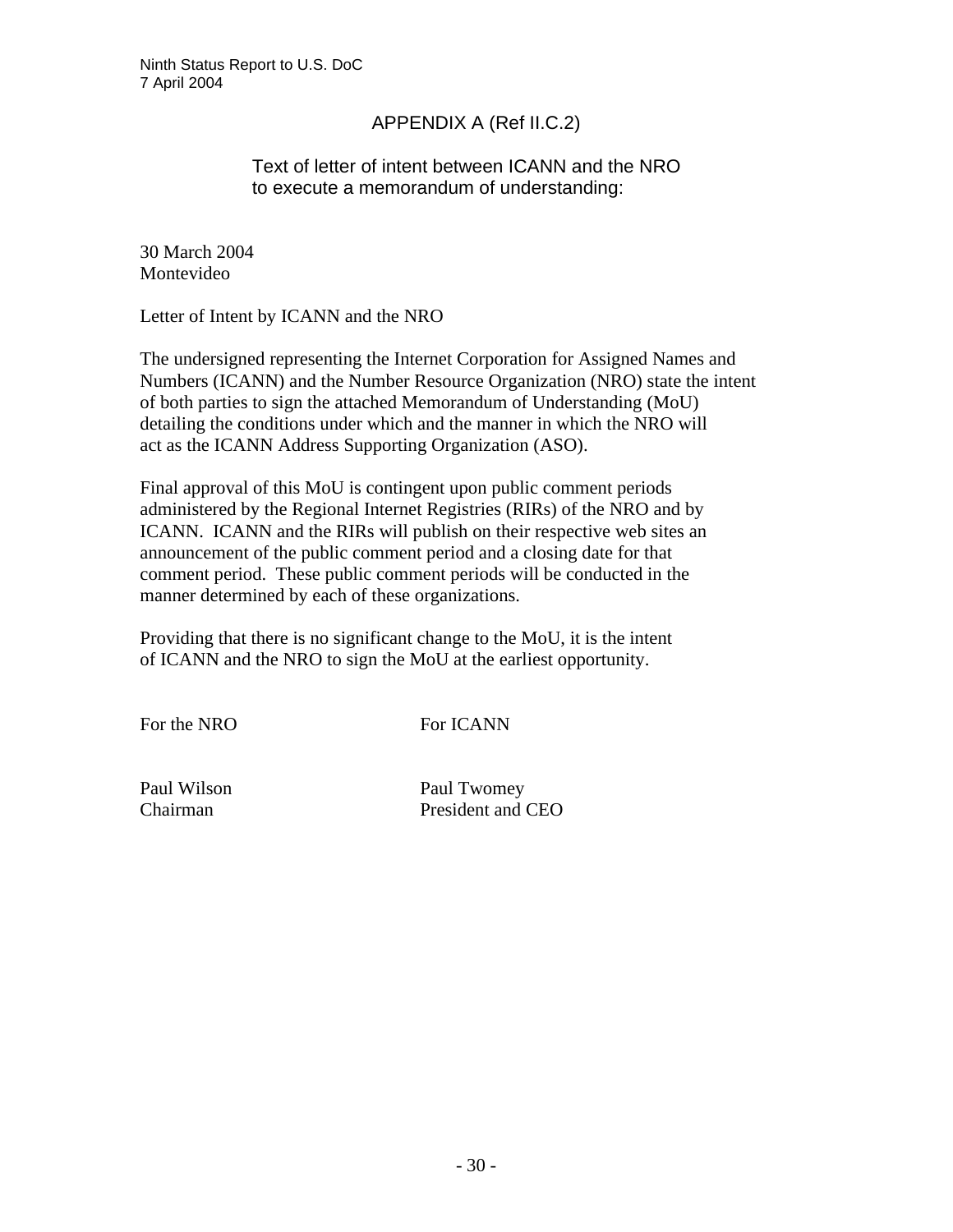# APPENDIX B (Ref II.C.2)

Text of proposed memorandum of understanding between ICANN and the NRO:

# **ICANN Address Supporting Organization (ASO) MoU**

#### **1. Organization**

Under this agreement between ICANN and the Number Resource Organization (NRO), the NRO shall fulfill the role, responsibilities and functions of the ASO as defined within the ICANN Bylaws as referenced at [ICANN-BYLAWS].

#### **2. Purpose**

This MoU is established for the purposes of:

- o defining roles and processes supporting global policy development, including the relationship between the Internet addressing community (represented by the NRO) and ICANN within the operation of this process;
- o defining mechanisms for the provision of recommendations to the Board of ICANN concerning the recognition of new RIRs; and
- o defining accessible, open, transparent and documented procedures for the selection of individuals to serve on other ICANN bodies, including selection of Directors of ICANN and selection of members of various standing committees and ad hoc ICANN bodies.

#### **3. Address Council**

a. Composition.

The ASO Address Council shall consist of the members of the NRO Number Council.

b. Responsibilities.

The ASO Address Council is responsible for the organizational roles of:

- 1. undertaking a role in the global policy development process as described in attachment A of this document.
- 2. providing recommendations to the Board of ICANN concerning the recognition of new RIRs, according to agreed requirements and policies as currently described in document [ICP-2].
- 3. defining procedures for selection of individuals to serve on other ICANN bodies, and implementing any roles assigned to the Address Council in such procedures.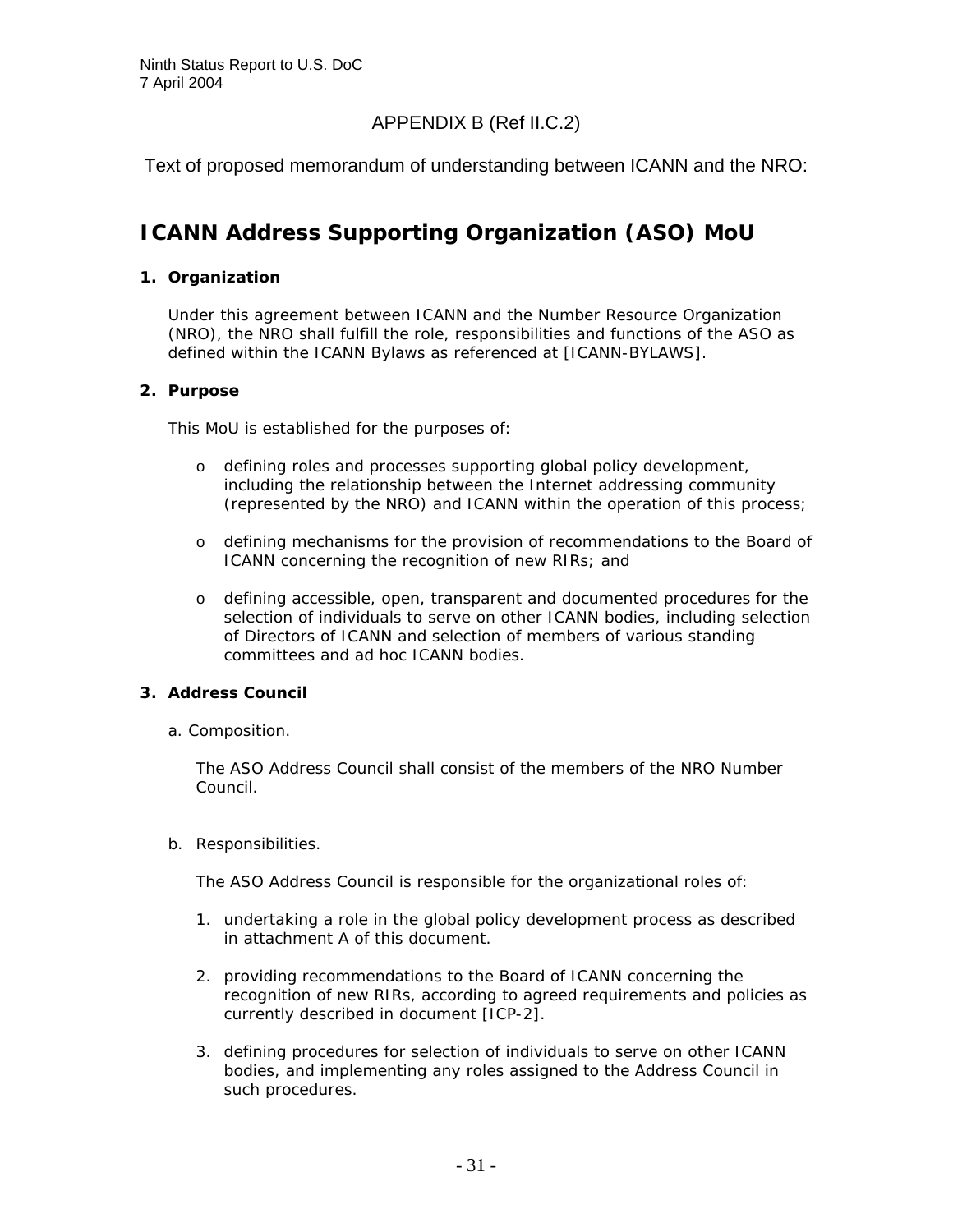- 4. providing advice to the Board of ICANN on number resource allocation policy, in conjunction with the RIRs.
- 5. developing procedures for conducting business in support of their responsibilities and submitting these procedures to the Executive Council of the NRO for approval.
- c. Liaisons.

The ASO Address Council shall admit liaisons from emerging Regional Internet Registries and liaisons from other ICANN entities.

All liaison positions shall be determined by liaison agreements as shall be made in writing with the NRO, based on the recognition of mutual benefit.

d. Removal of Address Council Members

An ASO Address Council member may resign at any time by giving written notice to the ASO Address Council, the NRO Secretariat, and the ICANN Secretary. An ASO Address Council member originating from a particular RIR region may be removed by that region according to its published procedures. A vacancy on the ASO Address Council shall be deemed to exist in the case of the death, resignation, or removal of any member. Vacancies shall be filled for the unexpired term by the RIR region from which the vacancy occurred, and shall fill the unexpired term by giving the NRO Secretariat and the ICANN Secretary written notice of the selected replacement.

#### **4. Secretariat**

The NRO will provide all Secretariat services to support functions described by this agreement.

#### **5. Global Policy Development Process**

Global policies are defined as policies that have the consensus of all RIRs and ICANN, and require specific actions or outcomes on the part of IANA or any other external ICANN-related body in order to be implemented.

Global policies will be developed in the context of this agreement, according to the processes defined by attachment A to this MoU.

Under this agreement the ICANN Board will ratify proposed global policies, using review procedures as determined by ICANN.

#### **6. Service Regions**

The regions serviced by each RIR shall be defined by the RIRs in a manner of their choosing. The RIRs shall ensure that all possible service areas are encompassed.

#### **7. Arbitration**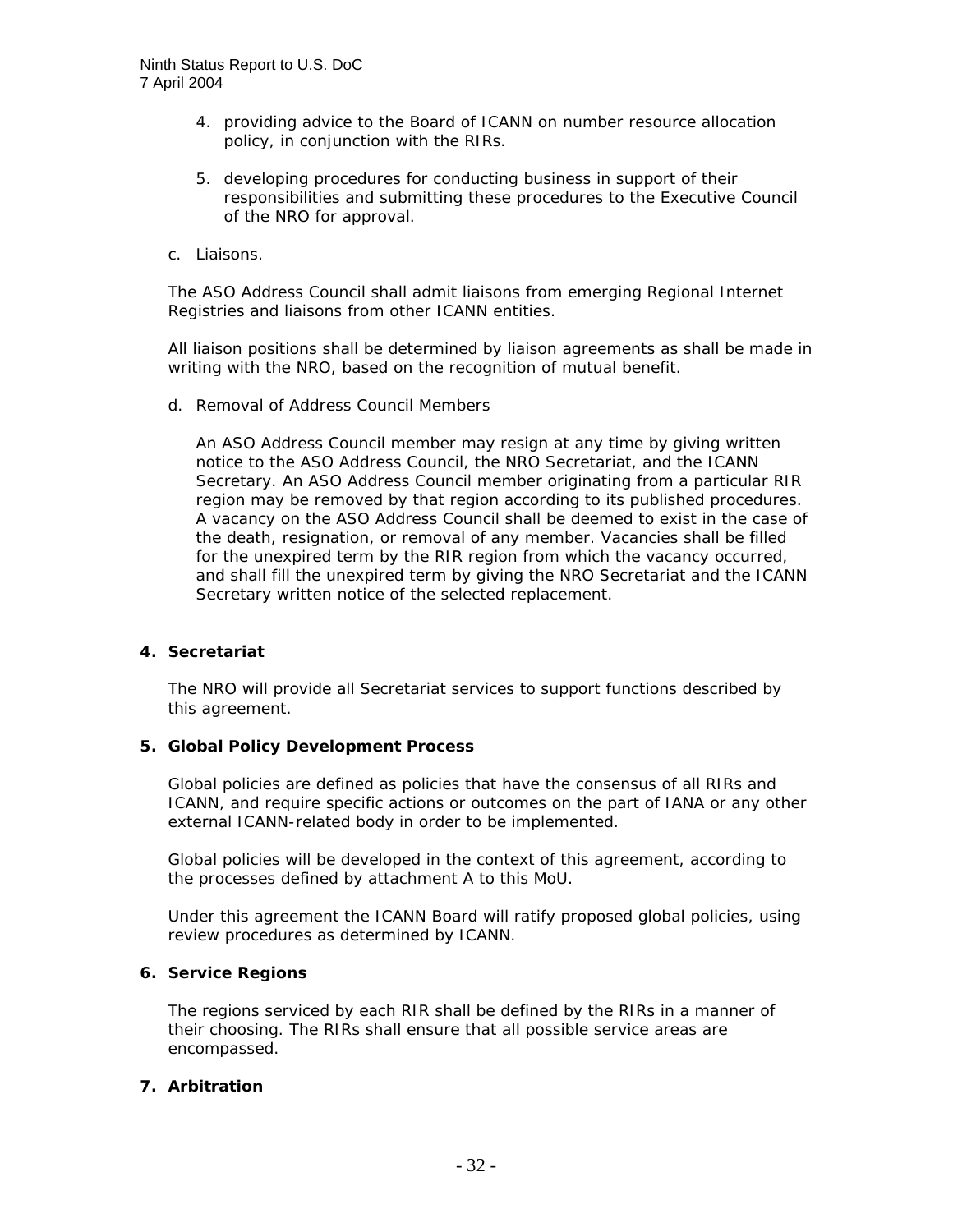In the event that the NRO is in dispute with ICANN relating to activities described in this MoU, the NRO shall arrange arbitration via ICC rules in the jurisdiction of Bermuda or such other location as is agreed between the NRO and ICANN. The location of the arbitration shall not decide the laws to be applied in evaluating this agreement or such dispute.

#### **8. Periodic Review of the ASO**

With reference to the provisions of Article IV, Section 4 of the ICANN Bylaws [ICANN-BYLAWS], the NRO shall provide its own review mechanisms.

#### **9. Periodic Review of the MoU**

The MOU signatories will periodically review the results and consequences of their cooperation under the MOU. When appropriate, the signatories will consider the need for improvements in the MOU and make suitable proposals for modifying and updating the arrangements and scope of the MOU. This MOU may only be amended or supplemented in writing, signed by the parties.

#### **10. Other provisions**

From the date of signature this agreement supercedes and replaces the MoU signed between ICANN, APNIC, ARIN and RIPE NCC in October 1999 with the subsequent inclusion of LACNIC in October 2002.

#### **11. General**

Nothing in this MOU shall be construed to create between or among any of the parties a partnership, joint venture, or impose any trust or partnership or similar duty on any party, including as an agent, principal or franchisee of any other party.

Other than as provided for in this MOU, the parties shall not be bound by or be liable for, any statement, representation, promise, agreement or other binding commitment of any kind on behalf of any other party, without that parties prior written consent.

The non-exercise of or delay in exercising any power or right of a party does not operate as a waiver of that power or right, nor does any single exercise of a power or right to preclude any other or further exercise of it or the exercise of any other power or right. A power or right may only be waived in writing, signed by the party to be bound by the waiver.

No party may transfer or assign any or all of its interest, rights or obligation arising under this MOU without the prior written consent of each other party to this MOU.

#### **12. Referenced Documents**

 $[ICP-2]$ ICP-2: Criteria for Establishment of New Regional Internet Registries Published by ICANN 7 July 2001. http://www.icann.org/icp/icp-2.htm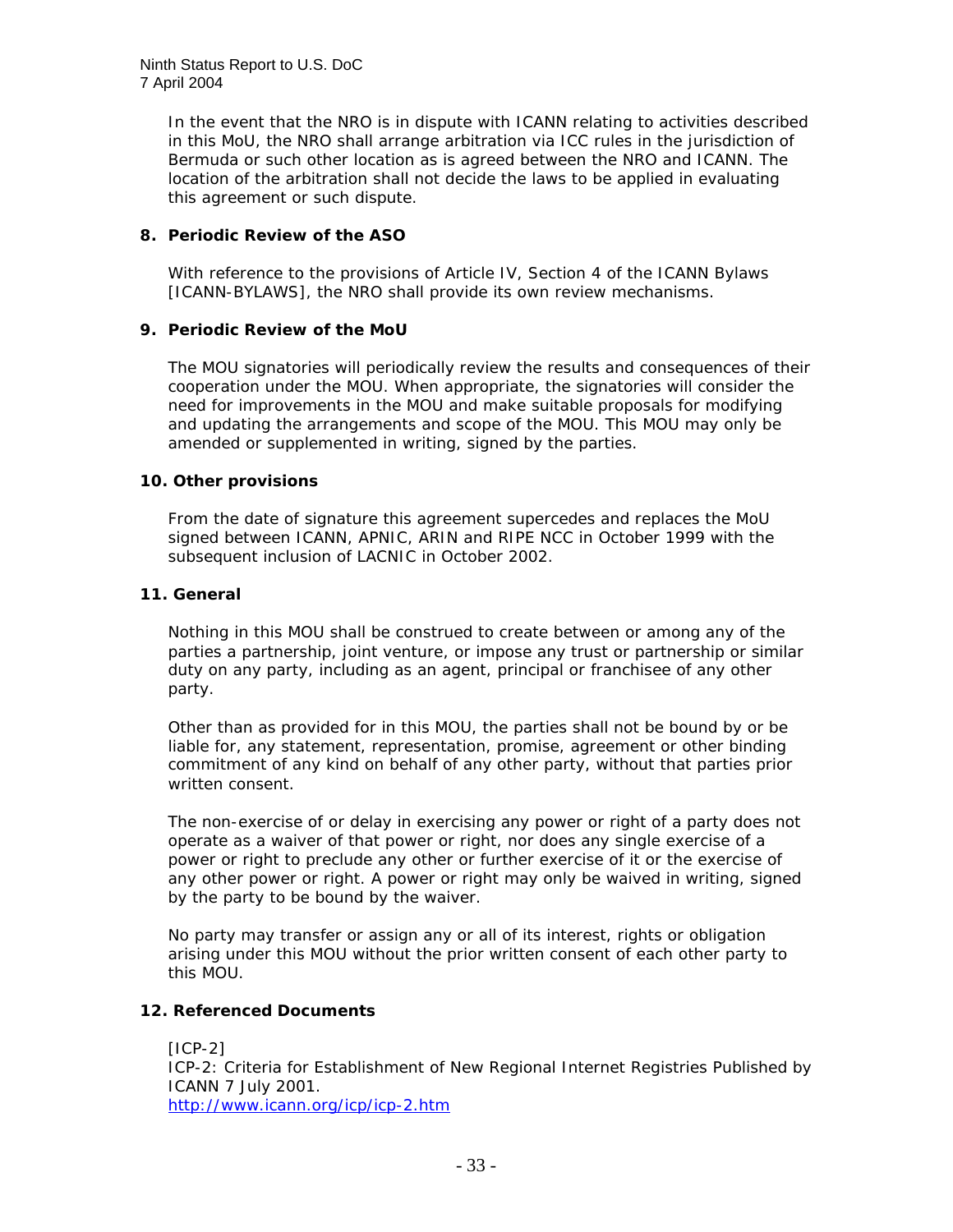[ICANN-BYLAWS] BYLAWS FOR INTERNET CORPORATION FOR ASSIGNED NAMES AND NUMBERS A California Nonprofit Public-Benefit Corporation As amended effective 26 June 2003 http://www.icann.org/general/bylaws.htm

# **Attachment A**

# **Global Policy Development Process**

#### **Definitions:**

"Global policy" is described in Section 5 of the ASO MoU.

"ASO Address Council" is described in Section 3 of the ASO MoU.

1. A proposed global policy can be submitted either to one of the RIR policy fora (via mail lists or public policy meeting) or to the ASO Address Council directly. If it is presented to one of the RIR policy fora a member of the ASO Address Council from that region will notify the Chair of the ASO Address Council within ten days of the introduction of the proposal. If it is presented to the ASO Address Council the members of the Address Council will notify their respective RIRs within ten days of the introduction of the policy proposal to the Address Council.

The Chair of the Address Council will place the global policy proposal on agenda of the next Address Council meeting as an information item.

2. The proposer has the duty to assist relevant communities within each regional policy forum to make them aware of the deliberations of their peers in the other regional policy forums.

The members of the Address Council will request that the global policy proposal be placed on the agenda for next open policy meeting in each region, in accordance with the applicable policy process.

In those cases where the advocate of the proposed policy cannot travel to a particular RIR public policy meeting, then the RIR shall appoint a person to present the proposal at the meeting.

- 3. It is recognized that the outcomes of consideration of a proposed global policy may differ in terms of specific language and detail from region to region. The staff of the RIRs will work with each other, and with the policy proposer to document the common elements of such outcomes.
- 4. This common text will be ratified by the Boards of the RIRs as a consensus position of the RIRs.
- 5. This ratified common text is the proposed global policy proposal that is forwarded to the ASO Address Council.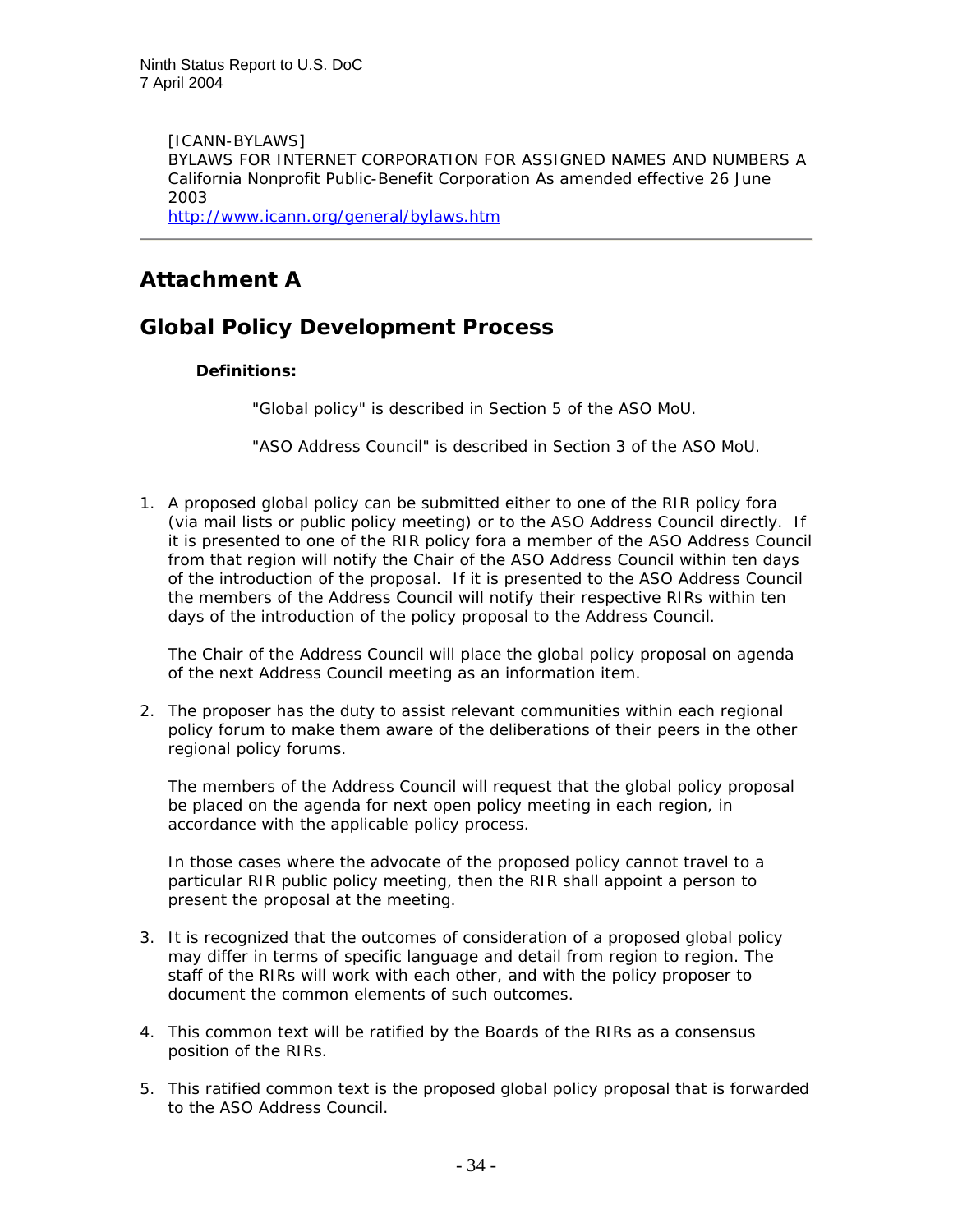- 6. The ASO Address Council shall review the process followed by the RIRs in terms of reaching a consensus position and a common text to describe the proposed global policy, and undertake measures in accordance with an adopted procedure to assure itself that the significant viewpoints of interested parties were adequately considered.
	- a. Within sixty days after the NRO Executive Council has advised the Address Council that global policy proposal has been adopted by all of the regions the Address Council shall either:
		- 1. pass it to ICANN for ratification as a global policy, or
		- 2. advise the NRO Executive Council that the Address Council has concerns as an outcome of its review and that the proposal requires further review within the public policy development process, or
		- 3. request the NRO Executive Council for an extension of time to complete the review of the proposal.
- 7. The ASO Address Council shall forward the proposed policy to the ICANN Board
- 8. The ICANN Board may review the policy proposal and may ask questions and otherwise consult with the ASO Address Council and/or the RIRs acting collectively through the NRO. The ICANN Board may also consult with other parties as the Board considers appropriate.
- 9. Within 60 days of receipt of the proposed policy, including such consultation as may occur in Step (8), the ICANN Board may either:
	- a. accept the proposal by a simple majority vote; or
	- b. reject the proposed policy by a supermajority (2/3) vote; or
	- c. by a simple majority vote request changes to the proposed policy; or take no action.
- 10. If the ICANN Board takes no action (that is, fails to take actions (a), (b) or (c)) within the 60-day window, the proposed policy is deemed to be accepted by the ICANN Board and it becomes global policy. In case (c), should at least one of the RIRs agree that changes need to be made, the status of the proposed policy reverts to Step 1. If none of the RIRs accept the case for changes, then the proposed policy continues to Step 10.
- 11. If the ICANN Board rejects the proposed policy following Step 9(b), it must deliver to the ASO Address Council a statement of its concerns with the proposed policy, including in particular an explanation of the significant viewpoints that were not adequately considered during the regular RIR process, within 60 days of the Board action.
- 12. The ASO Address Council, in conjunction with the RIRs and working through agreed procedures, shall consider the concerns raised by the ICANN Board, and engage in a dialogue as appropriate with the ICANN Board.